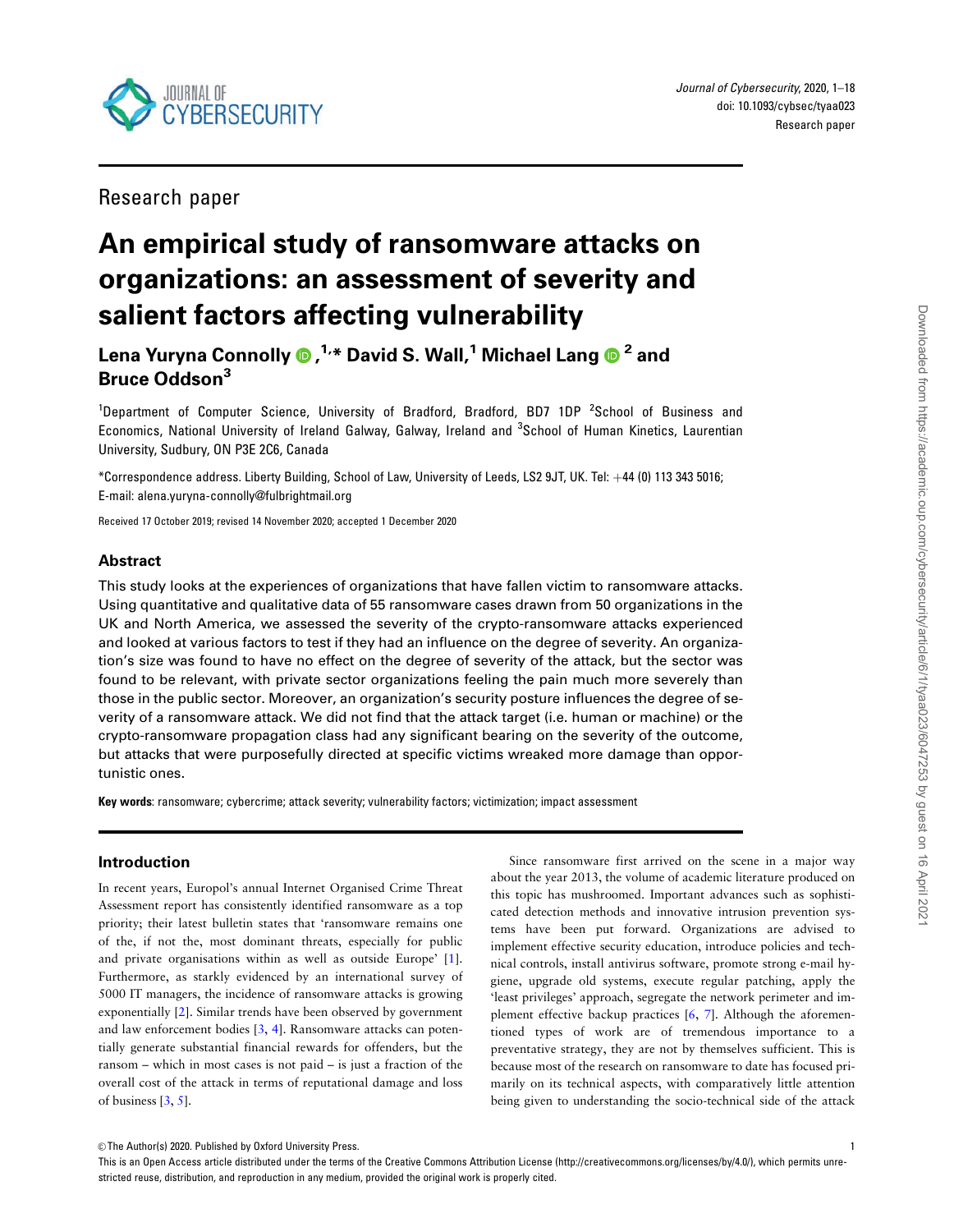<span id="page-1-0"></span>or the characteristics of organizations [\[8\]](#page-12-0). So, while there is a strong emphasis on developing ransomware countermeasures, there is a lack of studies that examine the real experiences of organizations that have actually fallen victim to ransomware attacks.

It may be tempting to assume certain things about what makes an organization more or less vulnerable to an attack, but we should not be so presumptuous. Although research on cybercrime victimization has significantly expanded over the past two decades, the majority of studies focus on individual-level offences such as online bullying, harassment and stalking. Holt and Bossler [[9](#page-12-0)] make the point that for some types of cybercrime, such as malware and ransomware, our understanding of what causes individuals and organizations to fall victim is not well developed. Our work addresses this limitation by focusing on ransomware crime and collecting data from the actual victims of ransomware.

Generally, the risk of cybercrime victimization has been addressed by studying characteristics of the offender [\[10\]](#page-12-0), the victim [[11\]](#page-12-0) and the crime itself [[12\]](#page-12-0). Our article focuses on the latter two and is motivated by several calls in the literature to better understand typical victims of ransomware attacks, with a view towards developing solutions that prevent or mitigate this sinister problem [[9](#page-12-0), [13](#page-12-0), [14](#page-12-0)].

To date, only a small number of studies have directly looked at the experiences of organizations that have fallen victim to

ransomware. Of these few (see Table 1), the majority consider things at a rather cursory level. Our study, which is based on a substantial sample of 55 ransomware attacks and draws upon qualitative and quantitative data, helps to address this gap in the literature by presenting detailed findings on the antecedents and consequences of actual ransomware attacks within 50 organizations. Our objectives were to

- i. Assess the degree of severity of ransomware attacks within organizations;
- ii. Explore how characteristics of the organization and characteristics of the attack affect the severity of the outcome.

## Review of prior work

Within the literature on cybercrime in general, there have been various efforts to understand the factors that make individuals more prone to becoming victims. Drawing upon Lifestyle Theory and Routine Activity Theory, Agustina [\[23](#page-12-0)] proposes several behavioural and environmental factors that should, in theory at least, elevate the risk of being victimized. In practice, however, as found by Ngo and Paternoster [\[24](#page-12-0)], these theories do not hold up to empirical scrutiny. Our work differs from these previous studies in two ways: first, we are looking not at cybercrime in general, but specifically at

Table 1. Previous empirical studies of ransomware attacks on organizations

| Authors                             | Country         | Method                                                       | Sample                                                                                                                                                     | Main findings                                                                                                                                                                                                 |
|-------------------------------------|-----------------|--------------------------------------------------------------|------------------------------------------------------------------------------------------------------------------------------------------------------------|---------------------------------------------------------------------------------------------------------------------------------------------------------------------------------------------------------------|
| Choi et al. $[15]$                  | <b>USA</b>      | Quantitative analysis of sec-<br>ondary data                 | 13 reported attacks on police depart-<br>ments from 2013 to 2016                                                                                           | Online lifestyle and cybersecurity<br>stance contribute to ransomware<br>victimization                                                                                                                        |
| Zhao et al. $[16]$                  | <b>USA</b>      | Mixed methods case study:<br>questionnaire and<br>interviews | Medical students and surgeons in a<br>hospital that experienced a<br>SamSam ransomware attack (29<br>survey respondents; 8<br>interviewees)                | Students who are 'digital natives'<br>were seriously stressed by lack of<br>access to electronic resources and<br>were not well adapted to adjust to<br>paper-based workflows                                 |
| Zhang-Kennedy<br><i>et al.</i> [17] | <b>USA</b>      | Mixed methods case study:<br>questionnaire and<br>interviews | Staff and students in a large univer-<br>sity that experienced a ransom-<br>ware attack at a critical time (150<br>survey respondents; 30<br>interviewees) | It took several days to recover basic<br>services and the after-effects on<br>user productivity were felt for a<br>considerable time afterward.<br>Substantial data loss and emotion-<br>al effects on staff. |
| Hull et al. [18]                    | UK              | Mixed methods: question-<br>naire and interviews             | 46 questionnaire respondents and 8<br>interviews (university staff, stu-<br>dents and SMEs)                                                                | Universities are more likely to be<br>attacked than SMEs; ransomware<br>victims only had basic defences in<br>place                                                                                           |
| Shinde et al. [19]                  | The Netherlands | Mixed methods: question-<br>naire and interviews             | Snowball sample of 23 individuals<br>and 2 semi-structured interviews                                                                                      | Most ransomware attacks use an<br>untargeted 'shotgun' approach; se-<br>curity awareness among victims<br>was low                                                                                             |
| Ioanid et al. $[20]$                | Romania         | Questionnaire                                                | Survey of 123 SMEs                                                                                                                                         | Organization size and turnover is<br>positively correlated with number<br>of attacks; manager education is<br>key prevention factor                                                                           |
| Byrne and<br>Thorpe <sup>[21]</sup> | Ireland         | <b>Brief</b> interviews                                      | Three organizations that had suf-<br>fered attacks                                                                                                         | E-mail filtering software had been<br>removed because of the overhead<br>it was placing on IT departments;<br>in the wake of attacks, security<br>training and awareness pro-<br>grammes were ramped up.      |
| Riglietti [22]                      | Not stated      | Content analysis of<br>discussions                           | 301 posts extracted from four online<br>security blogs                                                                                                     | Content analysis technique can in-<br>crease our understanding of secur-<br>ity challenges within organizations                                                                                               |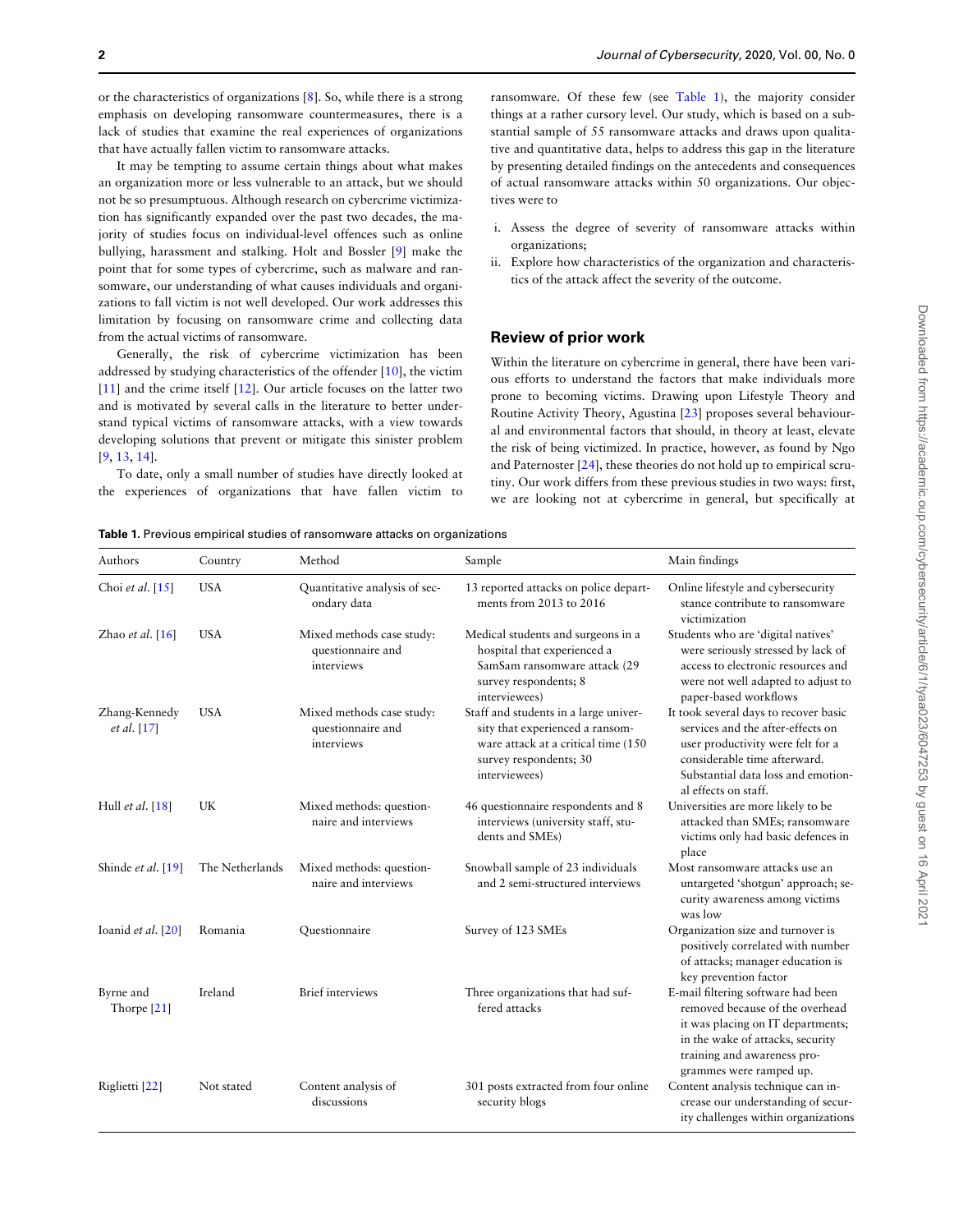<span id="page-2-0"></span>ransomware attacks; secondly, our focus is not on individual victims, but rather on organizations.

Although several reports [[1–4\]](#page-12-0) suggest that the number of ransomware attacks against businesses continues to rise steadily, it is hard to form any clear sense of the true extent of ransomware attacks. The difficulty of accurately measuring and comparing cybercrime rates has been remarked upon by Furnell et al. [\[25](#page-12-0)]. Statistics about the incidence of ransomware attacks vary wildly. In an international study based on 574 participants across 77 countries, BCI [\[26\]](#page-13-0) reported that 31% of respondents had been afflicted by ransomware. In contrast, a large-scale survey of Internet users in Germany revealed that only 3.6% of individuals had suffered a ran-somware attack [\[27](#page-13-0)]. Simoiu et al. [\[5\]](#page-12-0) estimated that about 2-3% of their sample of 1180 American adults were hit by ransomware be-tween 2016 and 2017. Similarly, Ioanid et al. [[20\]](#page-12-0) reported that 2% of their sample of 103 Romanian small-to-medium enterprises (SMEs) were affected by the WannaCry attack that year. Against those low incidence rates, Hull et al.  $[18]$  $[18]$  found that as many as 61% of UK respondents had experienced at least one attack, and Shinde et al. [[19](#page-12-0)] reported that 20% of respondents to their survey in the Netherlands were victims of ransomware, although it must be acknowledged that both those studies were based on quite small samples. All of these conflicting survey findings create a rather muddled picture. This, of course, can be put down to differences in sampling methods, response rates, temporal factors and units of analysis, but our essential point is this: it is generally agreed that ransomware presents a grave threat and has adversely affected many organizations, yet we know very little about the experiences of organizations that were attacked or the root causes that left them open to a successful violation.

There are very few empirical studies of the impact of ransomware within organizations or the factors that make organizations vulnerable. Al-Rimy et al. [[28\]](#page-13-0) present a literature survey of ransomware threat success factors, but the scope of their work extends only to infection vectors and enabling technologies (i.e. cryptography techniques, payment methods, ransomware development kits). They do not consider any organizational or socio-technical factors.

Our extensive search of the literature revealed just a handful of studies that looked directly at the experiences of organizations that were victims of ransomware (see [Table 1\)](#page-1-0). To summarize the key findings of these studies: ransomware attacks had major financial and emotional impact on victims, and the common factors that led to the attacks seemed to be a lack of security education or diligence, with organization type and size also emerging as possible factors impacting the likelihood of an attack.

Byrne and Thorpe [\[21](#page-12-0)] observe that 'there is a gap in the literature with regards to examining the issue [of ransomware] from a company's perspective and that of its user base.' Our study aims to make a contribution towards addressing this gap. In the next sections, we present a number of factors that we believe might affect the vulnerability of an organization to a ransomware attack, as well as characteristics of the attack weapon and method that could affect the severity of impact.

## Hypotheses development

#### Organization characteristics: size and sector

As with so much of the reported facts and figures pertaining to ransomware, there is disagreement as to whether an organization's size makes it more or less susceptible to attack. An international survey conducted by BCI [[26](#page-13-0)] found that ransomware attacks are a

substantially more common problem for large enterprises than they are for SMEs. However, contradictory findings are reported by Beazley [\[27\]](#page-13-0) who state that SMEs were disproportionately hit by ransomware attacks in 2018, with 71% of all infections occurring within such organizations.

Many SMEs based in the UK believe that they are not likely to be targeted by ransomware attacks; while they place high value on the importance of IT to their business, they are generally not worried about the threat of data loss [\[29](#page-13-0), [30\]](#page-13-0). SMEs, by their entrepreneurial nature, are more likely to engage in risk-taking behaviour [[31\]](#page-13-0). However, SMEs may underestimate the value to hackers of their information systems and may not realize that they could be targeted as a hop to gain entry into their partners' networks. As Smith [[32\]](#page-13-0) puts it, 'even if you think your company has nothing worth stealing, losing access to all your data is no longer an unlikely event.' Kurpjuhn [\[33\]](#page-13-0) makes the point that SMEs must accept that they are exposed to similar levels of risk as large enterprises but have lower budgets and lesser resources to address those risks.

An argument could be made that larger organizations, simply because they employ more people, are at greater risk of infection due to human error; it only takes one reckless act by a single individual to compromise an entire network. Although not quite the same thing, Bergmann et al. [[34](#page-13-0)] found no correlation between the size of a household and the rate of cybercrime victimization experienced by members of that household. How that finding would scale up to larger units in a non-domestic setting is a matter of conjecture, but it seems reasonable to assume that the potential for human error increases relative to the size of the unit.

The purpose of our study is not to determine the relative likelihood of attacks against SMEs or large enterprises. We assume that the probability of attack is much the same, given the indiscriminate nature of ransomware attacks. What we are interested in looking at is the relative impact that attacks have on SMEs as opposed to large enterprises. We therefore explore the following hypothesis:

Hypothesis 1a: An organization's size influences the impact severity of a ransomware attack.

In addition to looking at the effect of organizational size on the impact of the attack, we also want to consider if the sector (i.e. private or public) makes a difference. Prior literature suggests that public organizations, especially universities, hospitals, municipal offices and police departments, are especially prone to attack and have certain characteristics that make them easier targets and more likely to be hit hard [\[15,](#page-12-0) [18](#page-12-0)]. On the contrary, private organizations, especially SMEs or those in customer-facing functions, have much to lose and may not be as capable or as well-resourced as public sector organizations when it comes to withstanding a ransomware attack [[35\]](#page-13-0). In view of the differences between public and private sector organizations, we put forward the following hypothesis:

Hypothesis 1b: An organization's sector influences the impact severity of a ransomware attack.

#### Security posture

Because ransomware combines technical and social characteristics to create its impact, we explore the organizational victim responses to attacks through the lens of 'security posture'. Security posture is defined as 'the security status of an enterprise's networks, information, and systems based on information assurance resources (e.g., people, hardware, software, policies) and capabilities in place to manage the defense of the enterprise and to react as the situation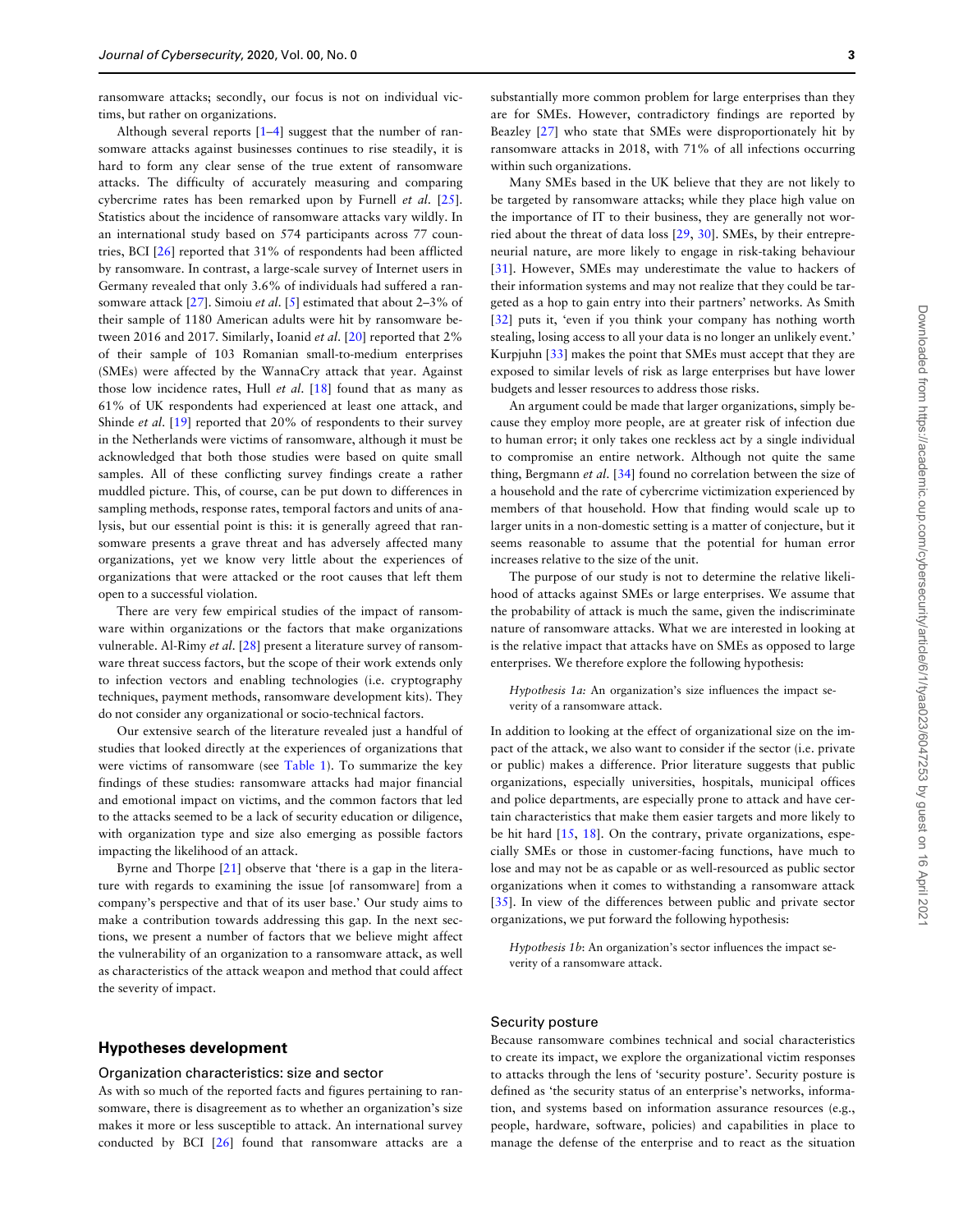<span id="page-3-0"></span>changes' [[36\]](#page-13-0). Prior research into ransomware attacks on organizations shows that a lack of basic security practices, or failure to comply with them, was a common failing [\[15,](#page-12-0) [18\]](#page-12-0). Organizations that do not have adequate and effective backup strategies are much more likely to end up having to pay the ransom to retrieve their data [\[15,](#page-12-0) [28\]](#page-13-0). Connolly and Wall [\[8\]](#page-12-0) developed a taxonomy of ransomware countermeasures, emphasizing a multi-layered approach in protecting organizations against ransomware.

While technical defence mechanisms are very important, so too is individual behaviour and good 'online lifestyle'. Inadequate care by employees when choosing to open e-mail attachments or hyperlinks, downloading 'free' versions of software or cracked games, browsing adult content or illegal sports live streams, and installing apps from untrusted sources are all examples of poor online hygiene that can increase the risk of a ransomware infection. Riglietti [[28](#page-13-0)] observed that 'looking at what users say, avoiding infection appears to be a matter of spreading the right security culture within an organisation rather than a technical issue.' A key part of this is education and awareness [\[37,](#page-13-0) [38](#page-13-0)]. In their studies of ransomware victims, Shinde et al. [\[19\]](#page-12-0) and Zhang-Kennedy et al. [[27\]](#page-13-0) both observed a tendency by employees to assume that cybersecurity was essentially the responsibility of the IT Department. While it is to be expected that the IT Department should take the lead on security and actively promote a strong posture, there is an onus on individuals to utilize good personal security practices and not engage in irresponsible behaviour.

The importance of having good procedures and sticking to them has long been preached, but often not practiced. In the era of ransomware, the penalty for being sloppy or undisciplined when it comes to cybersecurity is potentially very high. For this reason, we wanted to compare the severity of ransomware attacks experienced by organizations with strong security postures to those of organizations that have weaker levels of security. It is with this aim that we propose the following hypothesis:

Hypothesis 1c: An organization's security posture influences the impact severity of a ransomware attack.

#### Crypto-ransomware propagation class

Since crypto-ransomware was incapable of propagating on networks prior to 2013, we decided to create a simple taxonomy according to the degree of infectiousness (see [Table 2](#page-4-0)). Different propagation classes of crypto-ransomware may have a lesser or greater effect on the outcome of a crypto-ransomware attack as a result of the volume of infection spread.

What we term 'Generation I' crypto-ransomware was not particularly effective in extorting money due to several technological shortcomings, such as the use of easy-to-break encryption, inefficient management of decryption keys and limited propagation capabilities. It is highly likely that Generation I variants are obsolete.

We refer to variants such as CryptoWall, CryptoLocker and CryptoDefence as 'Generation II'. These forms of ransomware initially penetrate networks via desktops or laptops and subsequently take advantage of the local user security context to spread via network paths, encrypting network shares that the user has 'write' access to. They can also encrypt devices physically connected to the infected machine.

What we refer to as 'Generation III.a' malware are those such as Samas and BitPaymer that tend to breach networks via vulnerabilities found in servers [e.g. a weak password in Remote Desktop Protocol (RDP)]. Once inside the server, attackers manually and/or

automatically search for various weaknesses within the network (e.g. poor authentication controls, a flat network structure, the lack of network visibility and detection mechanisms). Such vulnerabilities permit attackers to stay undetected and hijack multiple devices and the entire network in some cases. Crypto-worms like WannaCry ('Generation III.b' in our classification) have a similar devastating effect, the chief difference being that they take advantage exclusively of software vulnerabilities in order to propagate.

We are interested in comparing the experiences of victims of Generation II attacks against those of Generation III attacks. The following hypothesis is therefore suggested:

Hypothesis 2a: The crypto-ransomware propagation class influences the impact severity of a ransomware attack.

#### Attack type and target

As regards the type of crypto-ransomware attacks, the literature distinguishes between 'opportunistic' and 'targeted' incidents [\[39](#page-13-0)]. In opportunistic attacks, ransomware is distributed via mass e-mails with the help of powerful botnets that can send millions of messages per day. Offenders do not target any victim in particular but attempt to infect as many machines as possible via a so-called 'spray-andpray' distribution method. Typically, victims are asked to pay sums between UK£300 and UK£500, an amount that many organizations or individuals can afford to pay, given that the loss of data is unbearable for the victim. Attackers thus attempt to make profit via mass infections. On the contrary, targeted attacks require time and preparation, and offenders typically penetrate networks via spearphishing or server vulnerabilities. Attackers ask for larger ransoms compared to opportunistic attacks, in the range of 35–100 bitcoins (approximate current value UK£135 000–385 000). Therefore, the consequences of targeted attacks are potentially more severe [\[40](#page-13-0)]. Accordingly, we form this hypothesis:

Hypothesis 2b: The attack type, i.e. opportunistic or targeted, influences the impact severity of a ransomware attack.

Another distinction that can be made is between the nature of the target, i.e. 'human' or 'machine'. If the machine is the target, the attack vector will typically be a software vulnerability or weak device passwords, whereas if a human is the target, then the attack vector will be an e-mail message. Cybercriminals can go to considerable rounds to build detailed profiles of their victims before luring them with personalized messages containing malicious attachments or hyperlinks [\[15,](#page-12-0) [18\]](#page-12-0). Since numerous sources allocate a lot of blame to human error and claim that human mistakes cost organizations huge amounts of money [\[41,](#page-13-0) [42](#page-13-0)], it would be interesting to find out if this is the case with crypto-ransomware attacks. We therefore examine the following hypothesis in order to compare attacks aimed at machines against those aimed at humans:

Hypothesis 2c: The attack target, i.e. human or machine, influences the impact severity of a ransomware attack

## Research method and analysis of findings

This study used a mixed methods approach following an exploratory sequential design [\[43\]](#page-13-0). Phase 1 was qualitative. In order to assess the degree of severity of ransomware attacks (our first objective), we required a measurement instrument. A literature search revealed that there are no readily available tools for this particular purpose. Since crypto-ransomware incidents entail some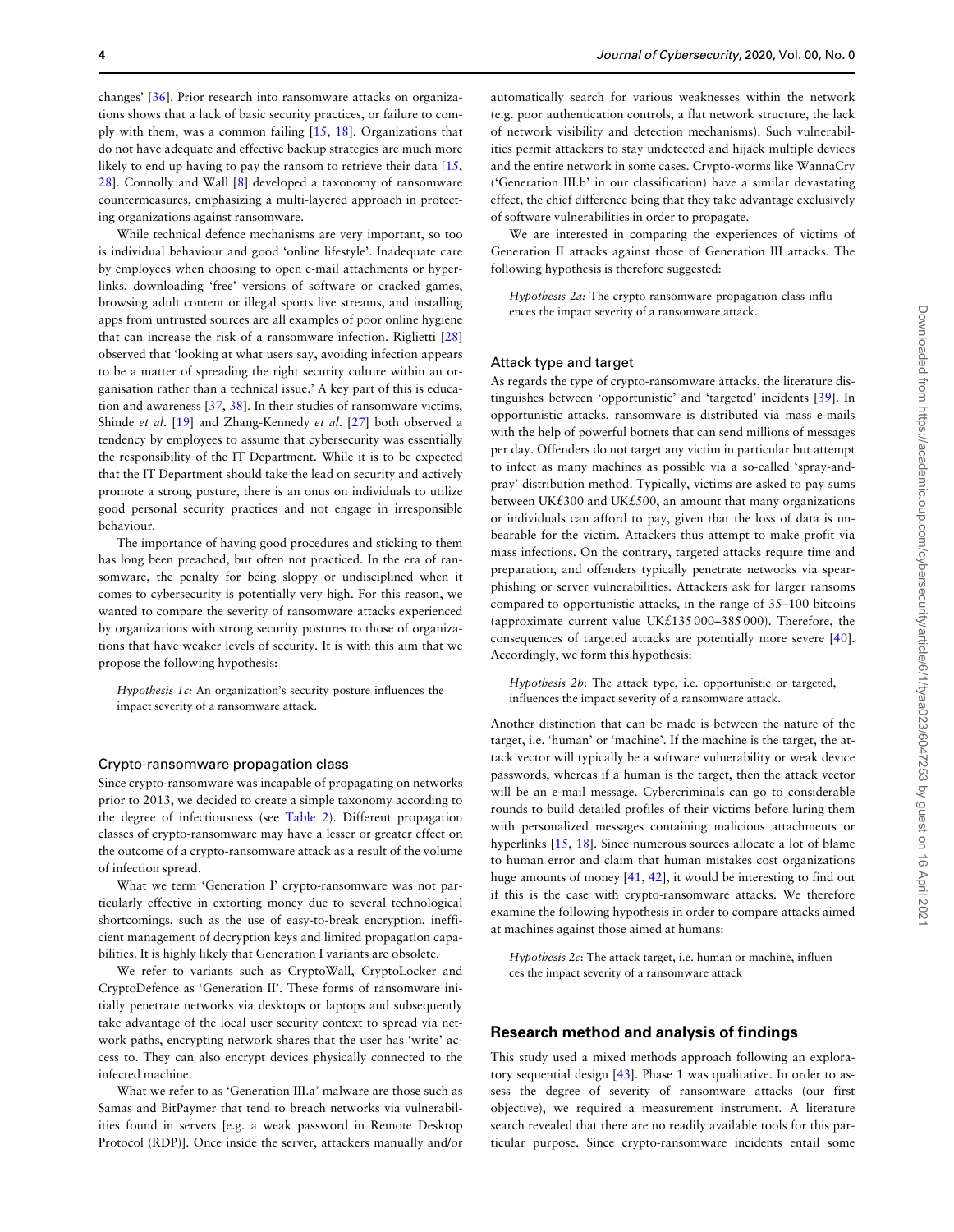| Crypto-ransomware<br>propagation class | Description                                                                                                                                                                                                                                                                                                                                                                     | Examples                                    |
|----------------------------------------|---------------------------------------------------------------------------------------------------------------------------------------------------------------------------------------------------------------------------------------------------------------------------------------------------------------------------------------------------------------------------------|---------------------------------------------|
| Generation I                           | Early variants of crypto-ransomware were not able to spread on networks and had lim-<br>ited propagation capabilities even within an infected machine (prior 2013).                                                                                                                                                                                                             | AIDS Information<br>GPCoder                 |
| Generation II                          | First emerged in 2013, this type can propagate by taking advantage of network paths.<br>Generation II crypto-ransomware can encrypt devices that are physically and logically<br>(e.g. 'write' access to server shares) connected to the infected machine. A common at-<br>tack vector of Generation II crypto-ransomware is a malicious e-mail.                                | CryptoLocker<br>CryptoWall<br>CryptoDefence |
| Generation III.a (Trojans)             | First emerged in 2016, this type uses various tools (e.g. password-stealer Mimikatz) and<br>takes advantage of network weaknesses to propagate on infected networks. These var-<br>iants can infect entire networks, completely crippling an organization's ability to func-<br>tion. Generation III.a crypto-ransomware normally penetrates network via vulnerable<br>servers. | <b>Samas</b><br>BitPaymer                   |
| Generation III.b (Worms)               | First emerged in 2017, Generation III.b crypto-ransomware, also commonly referred as<br>'crypto-worms', takes advantage of software vulnerabilities. Similar to variants like<br>Samas and BitPaymer, crypto-worms can infect entire networks.                                                                                                                                  | WannaCry<br>NotPetya                        |

<span id="page-4-0"></span>

| Table 2. Classification by crypto-ransomware propagation |  |  |
|----------------------------------------------------------|--|--|
|----------------------------------------------------------|--|--|

unique consequences (e.g. encrypted data, disabled systems), we could not use substitutes from other cybercrime studies; the assessment instrument had to be specific to crypto-ransomware attacks. Hence, the aim of Phase 1 was to inductively develop an Impact Assessment Instrument (grounded in empirical data) that can be used to effectively evaluate the severity of crypto-ransomware attacks on organizations in our sample. In Phase 2, we gathered additional quantitative data so as to be able to statistically test our hypotheses.

The Ethics Committee at the University of Leeds approved this research. Consent forms were signed by all study participants. All necessary precautions were followed to ensure the anonymity of study participants and the confidentiality of collected data. The majority of participants were from the UK but there were also a few from North America. Where the names of organizations are subsequently referred to in this article, aliases are used to protect the anonymity of respondents (see Appendix 1). Additionally, interviewees from UK Police Cybercrime Units are given the aliases of CyberRM, CyberLM, CyberTL, CyberBR, CyberBL, CyberTR and CyberCU. Incidents took place between 2014 and 2018.

#### Phase 1

## Sampling strategy and data collection

A purposeful sampling approach was employed to collect data in Phase 1. We conducted 10 semi-structured interviews with professionals from organizations that became victims of ransomware attacks. Interviewees were IT/Security Managers and Executive Managers with an average of 17 years of professional experience. There was one respondent per organization. Since some organizations were attacked more than once, accounts of 15 ransomware incidents were elicited from 10 organizations. Appendix 1 (please refer to first 15 incidents) contains information about the characteristics of attacks and organizations that were interviewed in Phase 1.

In order to enhance the reliability and richness of data, we sought access to individuals who had direct experience of responding to crypto-ransomware incidents. As for crypto-ransomware attacks, the key selection criteria was to include a range of consequences for the victims, varying from low severity (e.g. minimum disruption to business, minimum loss of information, swift recovery) to high impact (e.g. business disruption that lasted for several months, significant loss of critical information, slow recovery).

An interview guide was designed with the aim to learn about participants' perceptions of the attacks' impact and the factors that aggravated or moderated the consequences of these incidents. This exercise guided the development of the Impact Assessment Instrument. Since we planned to use these initial 15 cases in Phase 2 of data analyses, we also ensured to collect profile information about organizations (e.g. size, sector and industry), causes of crypto-ransomware attacks, information about security postures and characteristics of attacks (e.g. attack type, crypto-ransomware propagation class and attack vector). Sample interview questions are provided in Appendix 2. Six interviews were conducted face-to-face, three via Skype with overseas respondents and one via e-mail correspondence.

The decision to stop data collection in qualitative research is made when additional insights are not emerging with new observations. This point is typically achieved after a dozen or so observations [\[44\]](#page-13-0). We felt that after examining about 10 ransomware incidents, the incremental learning stopped. But to ensure that the point of 'theoretical saturation' is sufficiently reached, we collected data on 15 cases in total.

## Impact Assessment Instrument development (qualitative data analysis)

An inductive content analysis method was used to analyse data and develop the Impact Assessment Instrument. Within the interview transcripts, the impact of crypto-ransomware incidents emerged as a major topic. Interviewees eagerly described their experiences of being attacked, particularly focusing on the consequences of cryptoransomware attacks. For example, respondents from GovSecJN, EducInstFB, LawEnfM, GovSecA and HealthSerJU spoke in great detail about the despair and distress they experienced. An IT/ Security Manager from GovSecJN, a large public sector organization, explained how business continuity disruption affected them:

There was an impact on service delivery – we could not do what we were supposed to do. It was significant for us. Besides, all our resources were directed towards the incident instead of doing our job.

An IT/Security Manager from LawEnfJU reported a similar experience:

Ransomware encrypted all of our data files, which, in effect, took the agency offline for about 10 days. This was extremely critical as we could not do our job. We had the server up-and-running in 10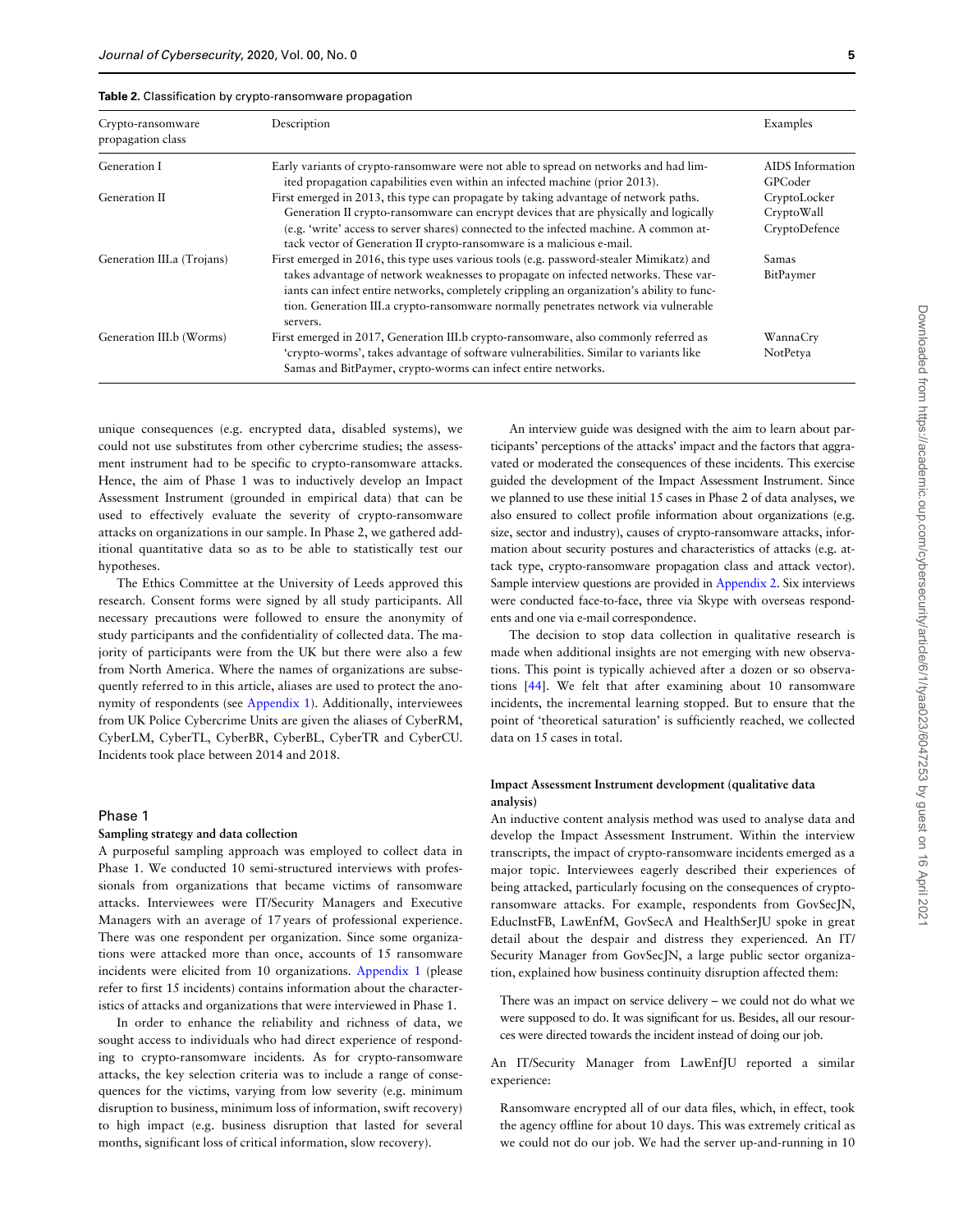<span id="page-5-0"></span>days and then it took another 10 days to manually re-enter all data. So, the attack critically affected the operations of the department for about 20 days ... . The overall impact of this attack was severe, definitely.

An Executive Manager from EducInstFB, a large public organization, shared with us that a Generation III.a crypto-ransomware encrypted hundreds of machines (desktops, laptops and servers). As a result, several critical business functions were disabled and important data were inaccessible. The victim disclosed that various security holes – including ineffective backups, poor patching regimes, the lack of network visibility and feeble access control management practices – led to infection and subsequent dramatic consequences.

GovSecA, a large public organization, suffered an unprecedented attack by Generation III.a crypto-ransomware, where close on 100 servers got encrypted, affecting the operations of the organization for months. Most importantly, the victim lost a lot of critical data because they only had partial backups. At the time of the interview, GovSecA was already in post-attack recovery for 8 months. The interviewee shared that the recovery was still not completed at this point. An IT/Security Manager from GovSecA described their experience as follows:

We all came back to work on Tuesday morning after a bank holiday weekend and the sun was streaming in through the windows. The cleaners have been in, the office looked great. Everyone felt refreshed after the long weekend. And it took a while for us to realise what happened; that all computing had been turned to stone [encrypted]. Virtually nothing was left untouched. If half of the building had fallen off, you would understand that something has happened. But everything looked great. But it was not – the organisation could not operate.

An Executive Police Officer from LawEnfM, a public SME, described how the organization suffered two ransomware attacks within 2 weeks, affecting critical data:

We are a full-service law enforcement agency and we have a wide variety of data, some of which is very sensitive. For example, data relevant to criminal incidents like manslaughter cases, child pornography, child sex cases. Several months worth of this data was encrypted, which was pretty significant to us ... . While we were recovering after the first attack, we were very unfortunate to get infected by ransomware again.

Comments such as in these few selected excerpts featured regularly in the interviews. We observed that when victims described the impact of ransomware attacks, they focused on factors such as business continuity disruption, recovery time, the number of devices affected, how critical encrypted information was to business and information loss.

On the contrary, interviewees from LawEnfJ and GovSecJ talked about factors that effectively saved the organization from far worse outcomes and emphasized that organizations must be prepared for these attacks or suffer severe consequences. For example, an IT/ Security Manager from LawEnfJ, a public SME, shared the following:

We practice good basic security principles. We have backups in multiple locations ... . It comes down to basics like staying up to date with industry. Just recently we went through this massive patching for Intel processors and other processes that could be leveraged into a whole host of attacks ... . We were well-prepared for the attack ... . We restored everything over a weekend. We were infected on Friday and back up-and-running on Monday.

Similarly, an IT/Security Manager from GovSecJ, a large public organization, explained how they were able to recover with little inconvenience:

An Incident Management Plan is crucial during cyber-attacks. Instead of running around with our hands up in the area, screaming for help, our response was logical and structured ... . We lost some data due to incremental backups but nothing significant that would have stopped an organisation from functioning ... . The infection took place at approximately 9 in the morning. By the end of the day, data was restored, and everything was back to normal.

As a result of our data analysis in Phase 1, five categories of negative outcomes emerged from the data, namely 'business continuity disruption timeline', 'recovery time', 'affected devices', 'encrypted information critical to business' and 'information loss'. Under each of these categories, the data enabled us to build impact descriptors ranging across three degrees of severity (low, medium and high). In [Table 3](#page-6-0), we present the severity descriptors for the five impact categories and corresponding attacks.

Given the broad range of organization types and sectors in our sample, we anticipated that it would be difficult to arrive at a consensus on what constitutes 'Low', 'Medium' and 'High' levels of severity. For example, an outcome that might be regarded as being of 'Low' severity by one respondent could possibly be regarded as 'High' by another, depending on the nature of their business and level of dependency on critical IT systems. However, there was a remarkable degree of consistency among the respondents. There is a general acceptance that any ransomware attack, however minor, is likely to result in an interruption of at least a few days rather than hours. Thus, recovery times and business continuity disruption of a number of days (up to a week) were rated as being on the 'Low' end of the spectrum because, although any disruption is traumatic, in relative terms that is the least amount of time that is expected to be lost. As one interviewee put it,

Considering the impact and seriousness of the ransomware, it is going to sound strange, but I think that to only lose twelve hours worth of data is an acceptable outcome. If we had not backed up, we would have lost 47,000 files, clearly that would have been a far more significant issue. (IT/Security Manager, GovSecJN)

The Impact Assessment Instrument presented in [Table 3](#page-6-0) is derived from empirical data and reflects the actual consequences of cryptoransomware attacks as described by the victims. All five of the items shown in the table are components of the overall severity of a ransomware attack. Because the five items are measured on a threepoint ordinal scale, as opposed to a multiple-point continuous scale, we used the ordinal alpha coefficient [\[45\]](#page-13-0) to test for internal reliability. The value for ordinal  $\alpha = 0.96$  which indicates a high degree of agreement between the five items.

To compute a composite score for overall severity, we considered using the average or median of the five items but decided to use the maximum. The logic behind this reasoning is that if any of the items is evaluated as 'High', it means that the attack represented a serious shock to the organization with major consequences. Therefore, a 'High' severity value for any single item trumps all the others, even if they all have lesser values. This also gets around the aforementioned problem whereby the assessment instrument might misevaluate a particular item as 'Low' when in fact, because of the organization's circumstances, it should be 'High'; in such cases, the likelihood is that at least one other item would have a 'High' rating and hence the overall severity would correctly be evaluated as 'High'.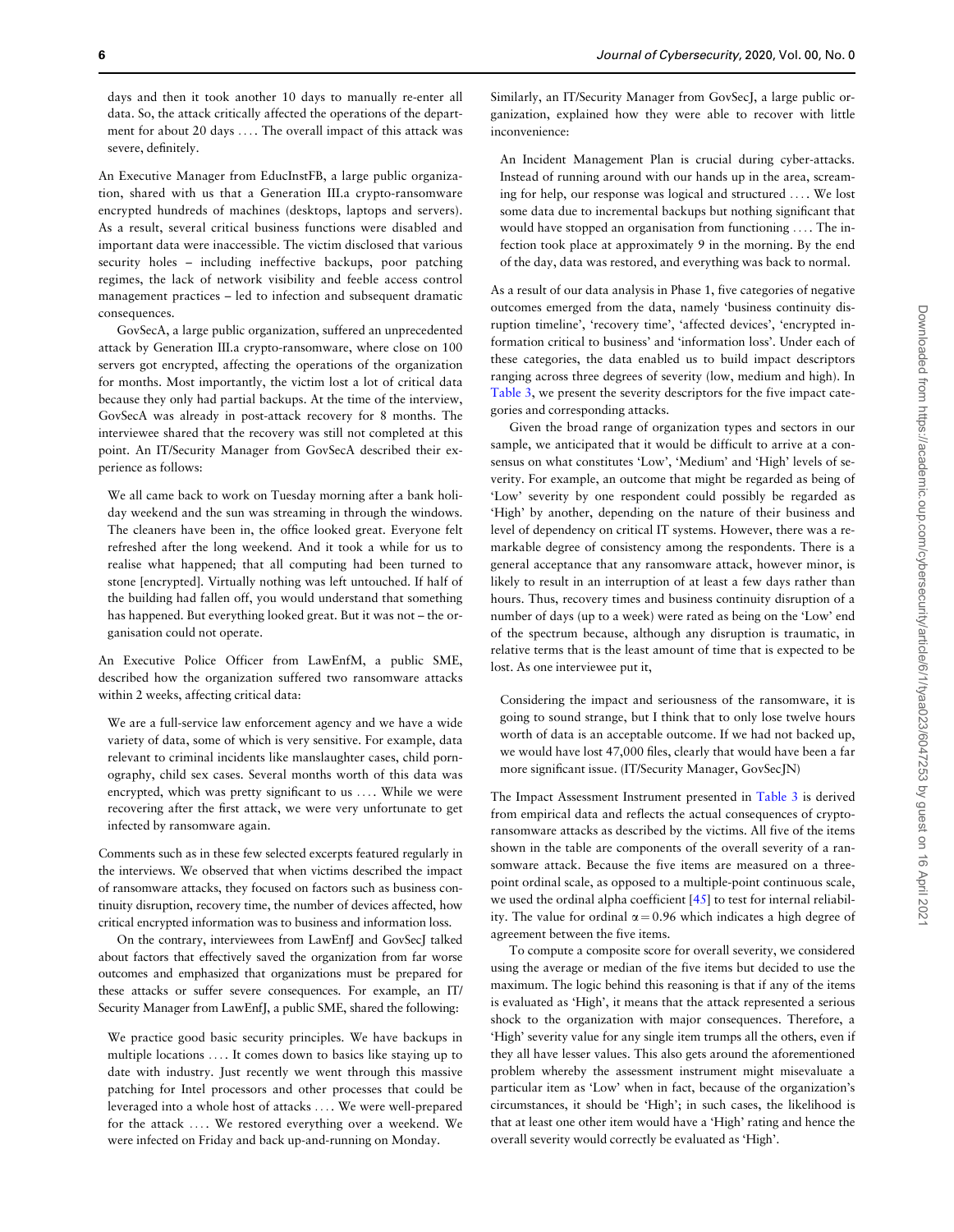<span id="page-6-0"></span>

| <b>Table 3.</b> Impact Assessment Instrument and corresponding victims |  |
|------------------------------------------------------------------------|--|
|                                                                        |  |

| Impact item                                   | Degree of severity (3-point ordinal scale)                                       |                                                                                                                                                                            |                                                                                       |  |
|-----------------------------------------------|----------------------------------------------------------------------------------|----------------------------------------------------------------------------------------------------------------------------------------------------------------------------|---------------------------------------------------------------------------------------|--|
|                                               | $1 = L$ ow                                                                       | $2 =$ Medium                                                                                                                                                               | $3 =$ High                                                                            |  |
| Business continuity<br>disruption timeframe   | Up to 1 week                                                                     | Up to 2 weeks                                                                                                                                                              | More than 2 weeks                                                                     |  |
| Recovery time                                 | Up to 1 week                                                                     | Up to 1 month                                                                                                                                                              | Several months or more, if at all                                                     |  |
| Affected devices                              | One or more user devices, possibly<br>including shares on one<br>or more servers | Several devices and more than<br>one server; or where a central server<br>is encrypted affecting not just<br>individual users but the functioning<br>of a whole department | All or majority of devices, completely<br>or almost completely crippling IT systems   |  |
| Encrypted information<br>critical to business | Some data compromised,<br>but nothing critical                                   | Data critical to some business<br>functions of low to medium priority                                                                                                      | Data critical to majority of business functions,<br>or some high priority function(s) |  |
| Information loss                              | No loss, or some loss acceptable<br>with incremental backups                     | Loss affecting some critical<br>business functions                                                                                                                         | Loss affecting all or majority of critical<br>business functions                      |  |

Next, using the Impact Assessment Instrument shown in Table 3, we analysed all of the initial 15 cases (interview transcripts) to determine the extent of the attack impact. We assigned the degree of severity for all five categories for each impact item. An exemplar of this assessment exercise is provided in Appendix 3.

We were conscious of the limitation that the initial version of the Impact Assessment Instrument was based on data collected from 10 public organizations, with no private businesses. To remedy this, as we collected data on a further 45 cases, including both public and private organizations, we asked interviewees to assess the severity of ransomware attacks using our scale (i.e. low, medium, high) and comment on the reasons for their answer. The purpose of this exercise was to validate our instrument and confirm that the categories that emerged initially were relevant across the whole sample. We also validated the instrument by consulting with experienced police officers. We found that the instrument gave a reliable measure of the severity of an incident as perceived by the victim.

## Phase 2

#### Sampling strategy and data collection

In order to test our hypotheses, we required to collect more data on crypto-ransomware incidents. It has been widely acknowledged that collecting data on cyberattacks is extremely difficult. In Phase 1, it took us over 6 months to find organizations that were willing to share sensitive matters relevant to the attacks. Therefore, we made a decision to approach the data collection matter differently in Phase 2. Instead, we sought out police officers from UK Cybercrime Units who had extensive experience in dealing with crypto-ransomware attacks. Mainly, such experience included helping organizations to effectively respond to the attacks, understanding what caused them, providing emotional support to victims if necessary and offering post-attack advice. Our expectation was that each police officer would be able to provide relevant information on several ransomware incidents at the time, which would make the process of data collection more manageable.

We succeeded to connect with 10 police officers (four Detective Sergeants and six Detective Constables) and 1 Civilian Cybercrime Investigator, who provided information on 22 usable ransomware incidents via semi-structured interviews and one focus group. Two police officers were interviewed twice as they were able to add new information. The average professional experience of the study respondents was 19 years. We also managed to collect data on 22 more cases with a Detective Inspector, who, unfortunately, was

not able to meet with us face-to-face but agreed to provide data via a structured questionnaire (sent over e-mail). Additionally, we interviewed an IT/Security Manager with over 20 years of professional experience, which added one final case to our database of ransomware incidents. Relevant information is available in Appendix 1 (Cases 16–60). Due to the aforementioned access constraints, a snowballing technique was used to collect data for Phase 2.

The questionnaire and second phase interview guide (see Appendix 4) were based on the Impact Assessment Instrument and hypotheses. We asked questions that would help us to assess the impact of an attack. We also collected profile information on organizations (e.g. size, sector and industry) and characteristics of attacks (e.g. attack type, crypto-ransomware propagation class and attack target). Additionally, we included questions that would help us classify the security posture of each organization. For this purpose, we used the taxonomy of crypto-ransomware countermeasures developed in our previous work [\[8\]](#page-12-0). The headings from this taxonomy served as a guide for questions. Therefore, in order to assess a security posture of organization victims, we asked interviewees about security education, policies and practices, technical measures and network security, the incident response strategy and the attitudes of management towards cybersecurity (see Appendix 5).

Overall, 45 additional cases of ransomware attacks were examined in Phase 2, bringing the total to 60 cases. For five of the 60 cases, there was insufficient data to be able to determine the overall impact severity, so those cases were discarded as being unusable, leaving us with 55 usable cases. Although a snowballing technique was used to collect data in Phase 2, our overall sample included organizations of different sizes and from different sectors. Attacks were recorded against both humans and machines by different crypto-ransomware propagation classes. Different levels of security posture were noted among participants, ranging from weak to strong. Finally, the sample contained opportunistic attacks as well as targeted ones.

For a few of the cases, we did not have values for all of the five items in the Impact Assessment; in those cases, we evaluated the overall impact based on the maximum of the items for which we had values, supported by an inspection of qualitative data from those cases. We found that this method of computing the composite score for overall severity gave the most accurate results, as validated using participants' personal assessment of the attack impact and our own judgement based on what we gleaned from interviews. Results of the assessment exercise are available in [Table 4.](#page-7-0)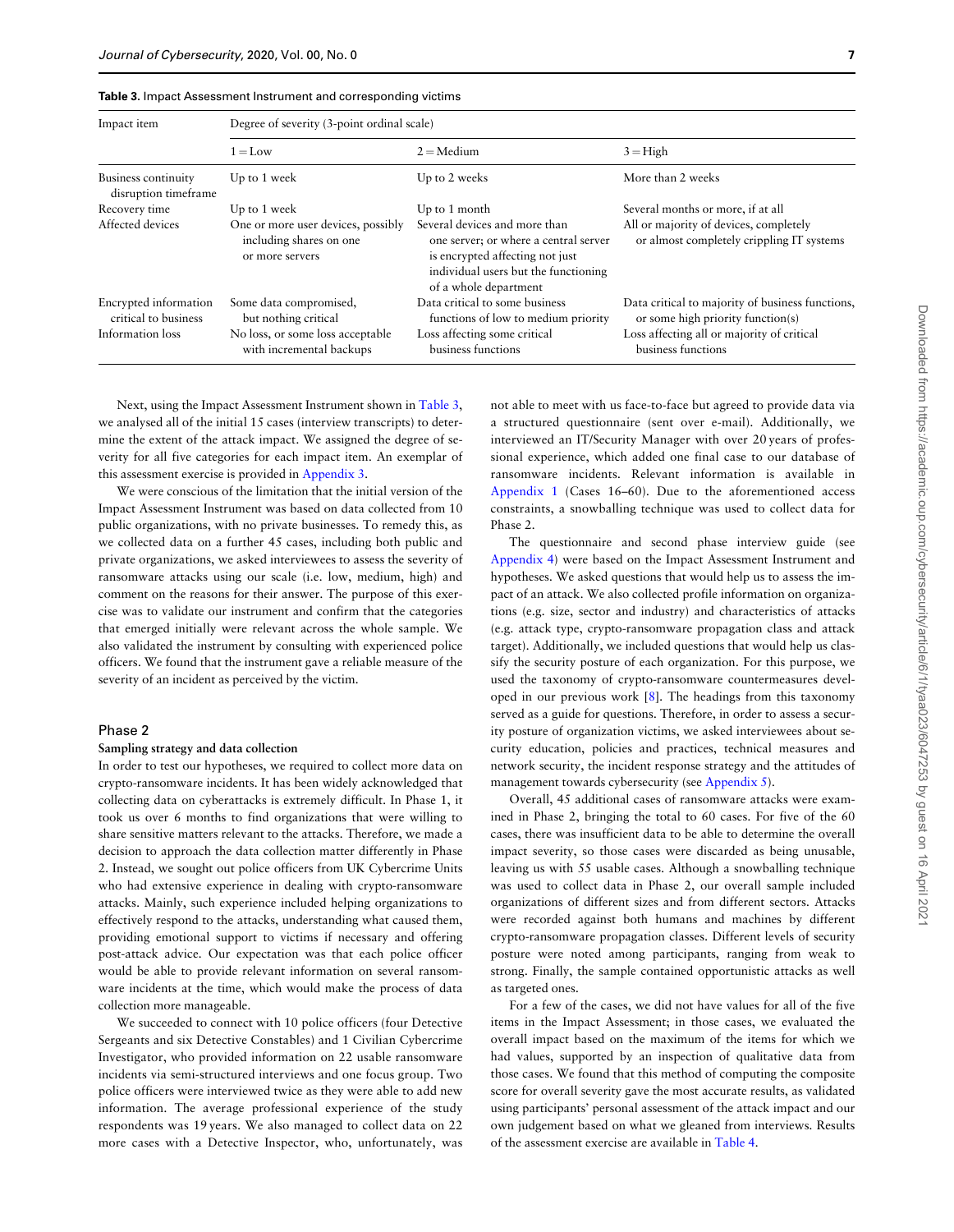| Impact item                                                 | Degree of severity (3-point ordinal scale)                                               |                                                                                                                                                                                    |                                                                                                  |  |
|-------------------------------------------------------------|------------------------------------------------------------------------------------------|------------------------------------------------------------------------------------------------------------------------------------------------------------------------------------|--------------------------------------------------------------------------------------------------|--|
|                                                             | $1 = Low$                                                                                | $2 =$ Medium                                                                                                                                                                       | $3 =$ High                                                                                       |  |
| Business continuity disruption<br>timeframe $(n=52)$        | Up to 1 week $(65\%)$                                                                    | Up to 2 weeks $(14\%)$                                                                                                                                                             | More than 2 weeks $(21\%)$                                                                       |  |
| Recovery time $(n = 51)$                                    | Up to 1 week $(59\%)$                                                                    | Up to 1 month $(22\%)$                                                                                                                                                             | Several months or more, if at all<br>$(19\%)$                                                    |  |
| Affected devices ( $n = 53$ )                               | One or more user devices, possibly<br>including shares on one or more<br>servers $(53%)$ | Several devices and more than one<br>server; or where a central server is<br>encrypted affecting not just indi-<br>vidual users but the functioning of<br>a whole department (19%) | All or majority of devices, complete-<br>ly or almost completely crippling<br>IT systems $(28%)$ |  |
| Encrypted information critical to<br>business $(n=51)$      | Some data compromised, but noth-<br>ing critical (29%)                                   | Data critical to some business func-<br>tions of low to medium priority<br>(24%)                                                                                                   | Data critical to majority of business<br>functions, or some high priority<br>function(s) $(47%)$ |  |
| Information loss ( $n = 47$ )                               | No loss or some loss acceptable with<br>incremental backups (57%)                        | Loss affecting some critical business<br>functions $(32\%)$                                                                                                                        | Loss affecting all or majority of crit-<br>ical business functions (11%)                         |  |
| Overall impact severity (compos-<br>ite score) ( $n = 55$ ) | Low $(27%)$                                                                              | Medium $(20\%)$                                                                                                                                                                    | High $(53%)$                                                                                     |  |

<span id="page-7-0"></span>**Table 4.** Impact Assessment Instrument and observed frequencies among respondents ( $n = 55$ )

Note: Overall  $n = 55$  but item response rates ranged from 85% (47) to 96% (53).

### Quantitative data analysis

Overall, our sample included 50 organizations of different sizes, sectors (i.e. public or private) and industries (55 usable cases of cryptoransomware attacks). Totally, 35 (70%) of the organizations were SMEs, while 15 (30%) were large organizations. We used the European Commission guidance to define the organization's size [[46\]](#page-13-0). The industries were broad and varied, including IT, government, law enforcement, education, healthcare, financial services, construction, retail, logistics, utility providers and several other categories. Of the 50 organizations, 19 (38%) were in the public sector and 31 (62%) were in the private sector. Five (10%) were located in the North America and 45 (90%) in the UK (see Appendix 7). Security postures were determined for 34 of the 50 organizations (see [Table 5](#page-8-0)). Twenty organizations (59%) had a weak security posture, 13 (38%) had a medium-security posture and only one had a strong posture. We used the criteria outlined in Appendices 5 and 6 to assess the security postures of organizations.

Except where otherwise stated, the hypotheses were assessed using two-sided Fisher's Exact tests. The size of our sample provides acceptable power to detect moderate-to-large relationships between categorical variables using this technique. Where data was missing, cases were excluded; the number of relevant cases  $(n)$  is stated in the results of each test.

We found that the degree of severity of a ransomware attack did not vary by organizational size,  $P = 0.542$ . Indeed, the majority of attacks in both SMEs and large organizations were of high severity (57% and 53%, respectively).

The severity did, however, vary according to organizational sector. Private organizations were considerably more likely than public organizations to experience serious negative consequences as a result of ransomware attacks,  $P = 0.044$ . Of the private organizations, 68% were hit by attacks of the highest severity, whereas a much lower percentage (37%) of public organizations were as badly affected. This finding supports Hypothesis 1b.

Most tellingly, impacts also varied with organizational security posture, such that those organizations with weak security postures were far more likely to experience a severe impact than were those with medium or strong postures,  $n = 34$ ,  $P < 0.001$ . Of the organizations that had a weak posture, 80% had been hit by ransomware attacks of high severity. Thus, Hypothesis 1c is also supported.

Post hoc, we found that security posture did not differ according to organization size, with the majority of organizations – 57% of SMEs and 64% of large organizations – having a weak security posture. However, when looking at the relationship between organization sector and security posture, a significant difference ( $P = 0.035$ ) was observed. Public organizations had considerably stronger security postures than those in the private sector. This may partly explain why the impact of attacks on public sector organizations was not as severe.

As can be seen in Appendix 1, the 50 organizations spanned 23 different industries (i.e. financial services, healthcare, retail, etc.) so it was not meaningful to conduct correlation analysis on this variable as the numbers were spread too thin. However, one observation that stands out is that of the seven respondents from the IT industry, six of them (86%) experienced attacks of high severity. This is above average and somewhat surprising, although with such a small subsample it is not possible to draw reliable inferences.

Looking then at the crypto-ransomware propagation classes, 32 (58%) were of type Generation II, while 23 (42%) were of type Generation III (Generation III.a and Generation III.b classes were merged in data analysis due to similar propagation characteristics). Totally, 38 attacks (72%) were opportunistic and 15 (28%) were targeted. Twenty-five attacks (47%) were targeted at humans and 28 (53%) aimed at machines (see [Table 6](#page-8-0)).

The degree of severity did not vary with the crypto-ransomware propagation class (i.e. Generation II vs. Generation III)  $n = 55$ ,  $P =$ 0.334, nor with the attack target (i.e. human vs. machine),  $n = 53$ , P  $= 0.813.$ 

The type of the attack (opportunistic vs. targeted) was also considered. Targeted attacks were more likely than opportunistic ones to lead to severe consequences,  $n = 53$ ,  $P = 0.063$ . 80% of targeted attacks gave rise to impacts of high severity, whereas a considerably lower proportion of opportunistic attacks (45%) had high negative consequences. This difference is statistically significant (Mann–Whitney  $U = 177$ ,  $P = 0.02$ ) so we are inclined to accept Hypothesis 2b.

Post hoc, companies with a weak posture were much more likely to be targeted via machine vulnerabilities as a point of entry, whereas companies with medium or strong security postures were more likely to be attacked via social engineering tricks ( $n = 34$ ,  $P =$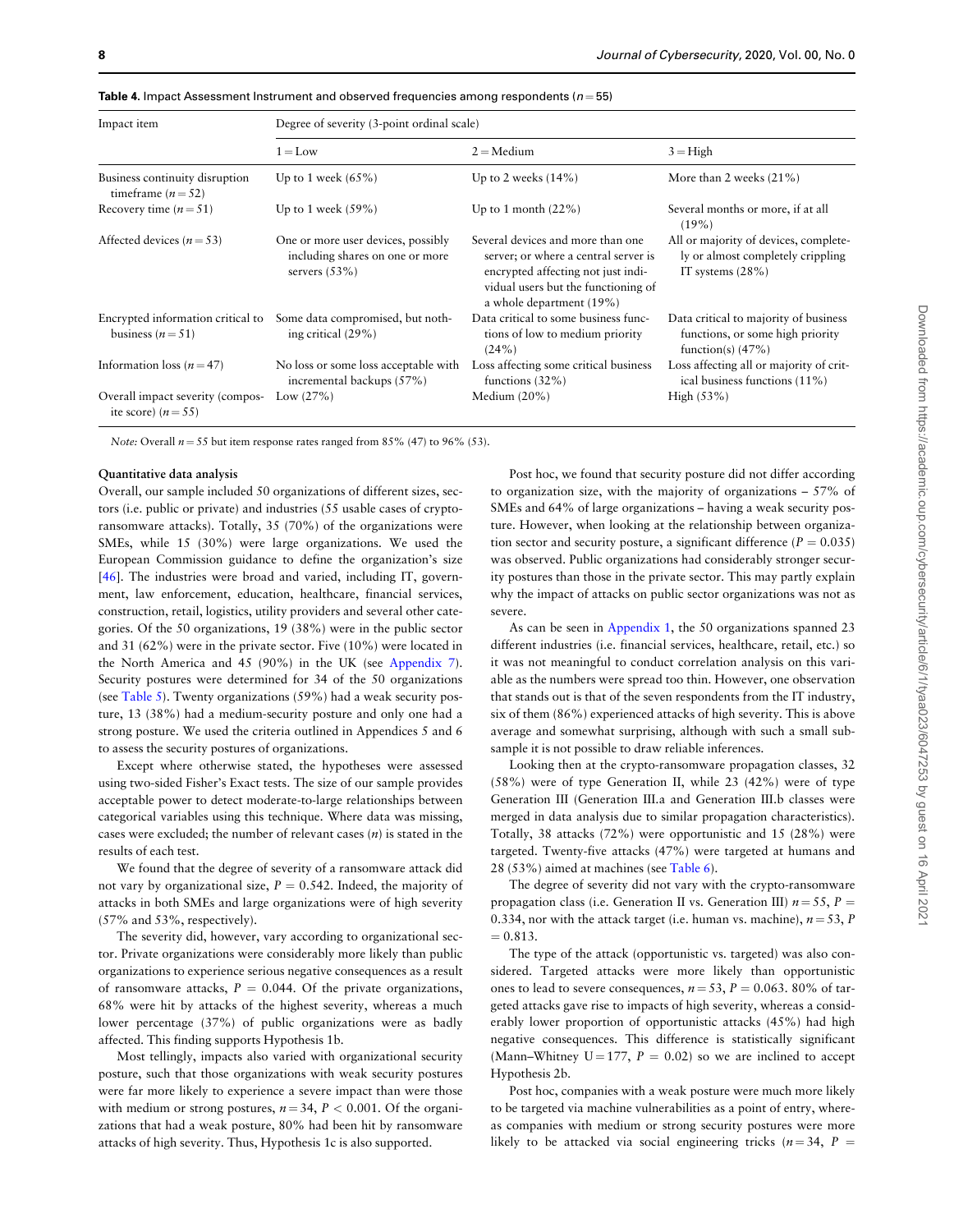#### <span id="page-8-0"></span>Table 5. Cross-tabulations for Hypotheses 1a, 1 b and 1c

|                                                  | Attack severity, $n$ (%) |        |         |
|--------------------------------------------------|--------------------------|--------|---------|
|                                                  | Low                      | Medium | High    |
| H <sub>1</sub> a: Organization size ( $n = 50$ ) |                          |        |         |
| <b>SME</b>                                       | 7(20)                    | 8(23)  | 20(57)  |
| Large                                            | 5(33)                    | 2(13)  | 8(53)   |
| H <sub>1</sub> b: Sector $(n=50)^{n}$            |                          |        |         |
| Public                                           | 5(26)                    | 7(37)  | 7(37)   |
| Private                                          | 7(23)                    | 3(10)  | 21 (68) |
| H1c: Security posture $(n=34)$                   | No No No                 |        |         |
| Weak                                             | 0(0)                     | 4(20)  | 16 (80) |
| Medium                                           | 4(31)                    | 6(46)  | 3(23)   |
| Strong                                           | 1(100)                   | 0(0)   | 0(0)    |

 $P < 0.05$ ; \*\*\* $P < 0.001$ .

#### Table 6. Cross-tabulations for Hypotheses 2a, 2 b and 2c

|                                          | Attack severity, $n$ (%) |        |         |
|------------------------------------------|--------------------------|--------|---------|
|                                          | Low                      | Medium | High    |
| H2a: Crypto-ransomware type ( $n = 55$ ) |                          |        |         |
| Generation II                            | 10(31)                   | 8(25)  | 14 (44) |
| Generation III                           | 5(22)                    | 3(13)  | 15 (65) |
| H2b: Attack target $(n=53)$              |                          |        |         |
| Human                                    | 5(20)                    | 6(24)  | 14 (56) |
| Machine                                  | 8(29)                    | 5(18)  | 15(54)  |
| H2c: Attack type $(n=53)^{n}$            |                          |        |         |
| Opportunistic                            | 12(32)                   | 9(24)  | 17(45)  |
| Targeted                                 | 1(7)                     | 2(13)  | 12(80)  |

 $^*P < 0.1$ .

0.019). We also observed that 91% of targeted attacks were against organizations that had weak security posture. Table 7 demonstrates results of hypotheses tests.

## Interpretation and discussion

## Organization size does not matter, ransomware is indiscriminate

Within the observed sample, organization size, by itself, did not affect the severity of attacks. As outlined in 'Organisation characteristics: size and sector' section, prior findings and opinions on the relationship between organization size and the incidence of ransomware attacks are rather inconsistent, with some saying that ransomware is mainly a problem for large enterprises and others saying that SMEs make up the bulk of the victims. Of the organizations that we observed, SMEs and large organizations were similarly impacted by ransomware attacks and in most cases the impact felt was of high severity. This result is consistent with interpretations expressed by police officers from UK Cybercrime Units:

Ransomware is indiscriminate. It does not choose its victims. It chooses computers and those computers can be owned by anybody. (Detective Sergeant, CyberBL)

Ransomware does not target organisations of a particular size. All organisations, small, medium and large, are equally affected. (Detective Sergeant, CyberRM)

#### Table 7. Results of hypothesis tests

| Hypothesis                                                                                                                     | Result   |
|--------------------------------------------------------------------------------------------------------------------------------|----------|
| Hypothesis 1a: An organization's size influences the<br>degree of severity of a ransomware attack                              | Rejected |
| Hypothesis 1b: An organization's sector influences<br>the degree of severity of a ransomware attack                            | Accepted |
| Hypothesis 1c: An organization's security posture<br>influences the degree of severity of a ransomware<br>attack               | Accepted |
| Hypothesis 2a: The crypto-ransomware propaga-<br>tion class influences the impact severity of a ran-<br>somware attack         | Rejected |
| Hypothesis 2b: The attack type, i.e. opportunistic<br>or targeted, influences the degree of severity of a<br>ransomware attack | Accepted |
| Hypothesis 2c: The attack target, i.e. human or ma-<br>chine, influences the degree of severity of a ran-<br>somware attack    | Rejected |

We observed several large organizations that experienced severe consequences of crypto-ransomware attacks (e.g. EducInstFB, GovSecA, HealthSerJU, SportClubJ, etc.) as well as SMEs (e.g. LawEnfJU, LawEnfF, ITOrgA, ConstrSupA, etc.). Therefore, regardless of how large or small an organization is, there is no room for complacency. SMEs often baulk at spending their limited funds on IT security measures, weighing things up on the basis of the financial cost of countermeasures vs. the expected probability and expected impact of an attack [[30](#page-13-0)]. While we cannot offer any insights into the probability of an attack, we can speak about impact. Our findings show that if an organization has weak defence mechanisms, then regardless of whether it is an indigenous start-up or a large multi-national corporation, it is likely to experience very severe consequences in the event of a ransomware attack, such as having critical systems knocked out, heavy data losses and major disruptions of several weeks or more.

## Private sector organizations are more likely to experience severe effects

Private sector organizations were more likely to report severe impacts than were those in the public sector in the sample observed in this study. This finding can be explained by the very nature of public organizations as compared to private businesses. Public sector organizations are generally state-owned with an obligation to provide some universal service such as healthcare, education, policing, or civic administration. The private sector, on the contrary, is mainly composed of organizations whose ultimate purpose is not to serve the public but to generate profit. Cyberattacks on profit-driven organizations normally lead to substantial financial losses, reputational damage and loss of customers; the series of security breaches on TalkTalk is one such example [\[47](#page-13-0)]. If public organizations such as councils, state agencies and police departments experience a cyberattack, they may lose public confidence, but as sole suppliers they are not going to lose customers or revenue as they are publicly funded. As an IT/Security Manager from GovSecJN (a public organization fully funded by the UK government) explained:

Yes, there was a financial impact because resources were directed towards dealing with the cyber-attack. But it is difficult for us to quantify the financial impact ... . The impact is different for us. It is the impact on service delivery to public. How we care for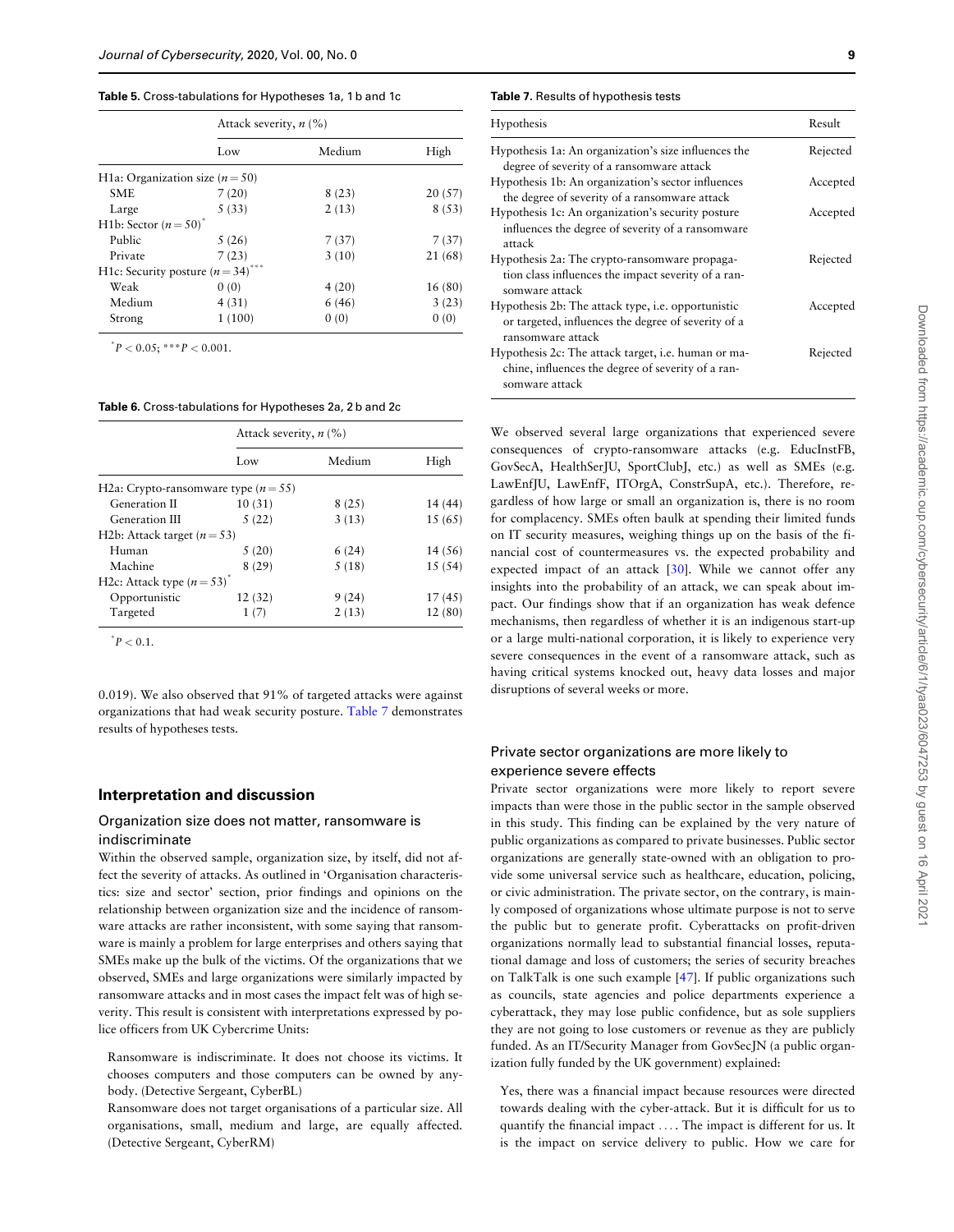<span id="page-9-0"></span>children. How we care for adults. Even road potholes – people could not report potholes because our systems were down.

Information from interviews with police officers working in the UK Cybercrime Units confirmed our impression that private sector organizations suffer more severe consequences; e.g. a specialist detective within the CyberTL unit told us based on his extensive experience that:

Cybercriminals know that the private sector depends on customer service. They know that these organisations will pay. Especially, we find that a lot of IT companies have been hit. I do not think this is because IT companies are more prone to targeting. It is just because when they are hit by ransomware, it is so much more devastating for them due to their dependency on customers.

This observation is in line with our finding that 86% of respondents from the IT industry experienced attacks of high severity. However, it should be noted that our sample is based on attack victims only and is not representative of the number of potential organizations in each industry. Additionally, public or semi-public institutions may experience an equivalent attack as being less critical simply because they are not in competition with other providers.

## Against the threat of ransomware, a vigilant security posture is vital

Our hypothesis that there is a relationship between organizational security posture and attack severity was supported. Most specifically, a weak security posture leads to a preponderance of very severe attacks. This suggests that the attacks were detected late, handled badly, or inadequately isolated. Although this observation is relevant to any type of cybercrime, successful ransomware attacks entail unique and rather devastating consequences such as disabled systems, encrypted data and, subsequently, halted business operations. A security weakness that could be easily fixed might cause substantial damage to the victim and even bankruptcy. For example, LogOrgD was infected via a server vulnerability that was widely documented by academics, security vendors and government bodies. Subsequently, the organization lost access to all critical data, including backups. The victim was rapidly losing its customer base and the business was close to bankruptcy. The business owner was particularly distressed and at some point, even had suicidal thoughts – a lifetime of hard work was about to turn into ashes. Ultimately, the company managed to survive but the recovery was timely, costly and extremely challenging. Therefore, IT/Security professionals must be extremely vigilant when it comes to protecting their organizations against ransomware. There is no simple technological 'silver bullet' that will wipe out the crypto-ransomware threat. Rather, a multi-layered approach is needed which consists of socio-technical measures, zealous front-line managers and active support from senior management [\[8](#page-12-0)]. As an IT/Security Manager from LawEnfJ puts it:

You have to have the fundamentals in place. If you are talking about backups after the event, you are dead in the water. You must have your system set up in a way that actively thwarts these attacks. If you are playing catch-up, then I am sorry, but the game is over at that point. You must stay up-to-date. If you are not staying current in the industry, you are going to get in trouble really quick.

Several respondents commented that if vulnerabilities are not closed down following ransomware attacks, organizations will get attacked again. For example, GovSecJ was attacked 4 times within 6 months. Although the IT/Security Manager wrote a report recommending organizational changes, senior management did not act upon it. Subsequently, three more attacks followed.

Though LawEnfM made a decision to implement all appropriate changes following the first ransomware attack, ransomware struck second time during the recovery process, taking advantage of the same vulnerabilities. Since the organization suffered considerably as a result of two consequent attacks, the external IT provider made a decision to pay the ransom as they felt responsible. Following this devastating experience (two attacks within 2 weeks), LawEnfM made several important changes in its approach to cybersecurity. HealthSerJU had to experience two very severe attacks before senior management realized the importance of security controls and measures:

I think both attacks fundamentally came down to the fact that there was an under-appreciation of the importance of IT and, therefore, the focus on ensuring that those systems were properly protected was not there ... . If we wanted to take a positive from the attacks, it would be that finally executive management gave IT a profile that it has never had before. (IT/Security Manager, HealthSerJU)

Within our sample, public organizations had considerably stronger security postures than those in the private sector. Totally, 78% of the private organizations that we looked at had weak security postures, as opposed to 38% in the public sector. This may be because public institutions have a stronger regulatory mandate to have IT security policies in place. In the UK, the Cyber Essentials scheme was introduced in 2014 and is required for all central government contracts [\[48\]](#page-13-0). In contrast, in the private sector, the majority of organizations do not mandate their suppliers to have cybersecurity standards in operation [[4](#page-12-0)].

Of course, the promotion of security standards is one matter, adoption is another and actual compliance yet another again. In the past 12 months, 17 452 Cyber Essentials certificates were issued by the UK government [\[49\]](#page-13-0) which, going by the estimated 2.6 million businesses in the country [\[50](#page-13-0)] represents just 0.7% of the population. Within higher education institutions – from which division 29% of our public sector sample was drawn – there has been considerable resistance to the uptake of the Cyber Essentials standard [[51\]](#page-13-0). The ISO27001 standard has been more widely adopted in the UK, but less so in public administration and educational organizations than elsewhere [[52\]](#page-13-0). The annual UK Cyber Breaches Surveys of recent years reveal that a growing number of businesses are adopting Cyber Essentials, ISO27001, or other similar policies, but it still remains at about half who have no such measures in place [\[4\]](#page-12-0).

## Ransomware attacks, even of the less sophisticated type, can wreak havoc

There was no pronounced effect of the crypto-ransomware propagation class upon attack impact in the sample examined in this study. This is an interesting finding because Generation III cryptoransomware has the ability to propagate across large networks and completely paralyse organizational operations. As a Detective Sergeant from CyberTR pointed out:

When I first started, the virus was very specific to the machine. The machine that clicked on the email was the machine that got the virus and the ransomware and that was it. More recent variants of ransomware have the ability to spread. There is definitely a distinction between ransomware that will hit a computer and encrypt any physically connected devices such as USBs, storage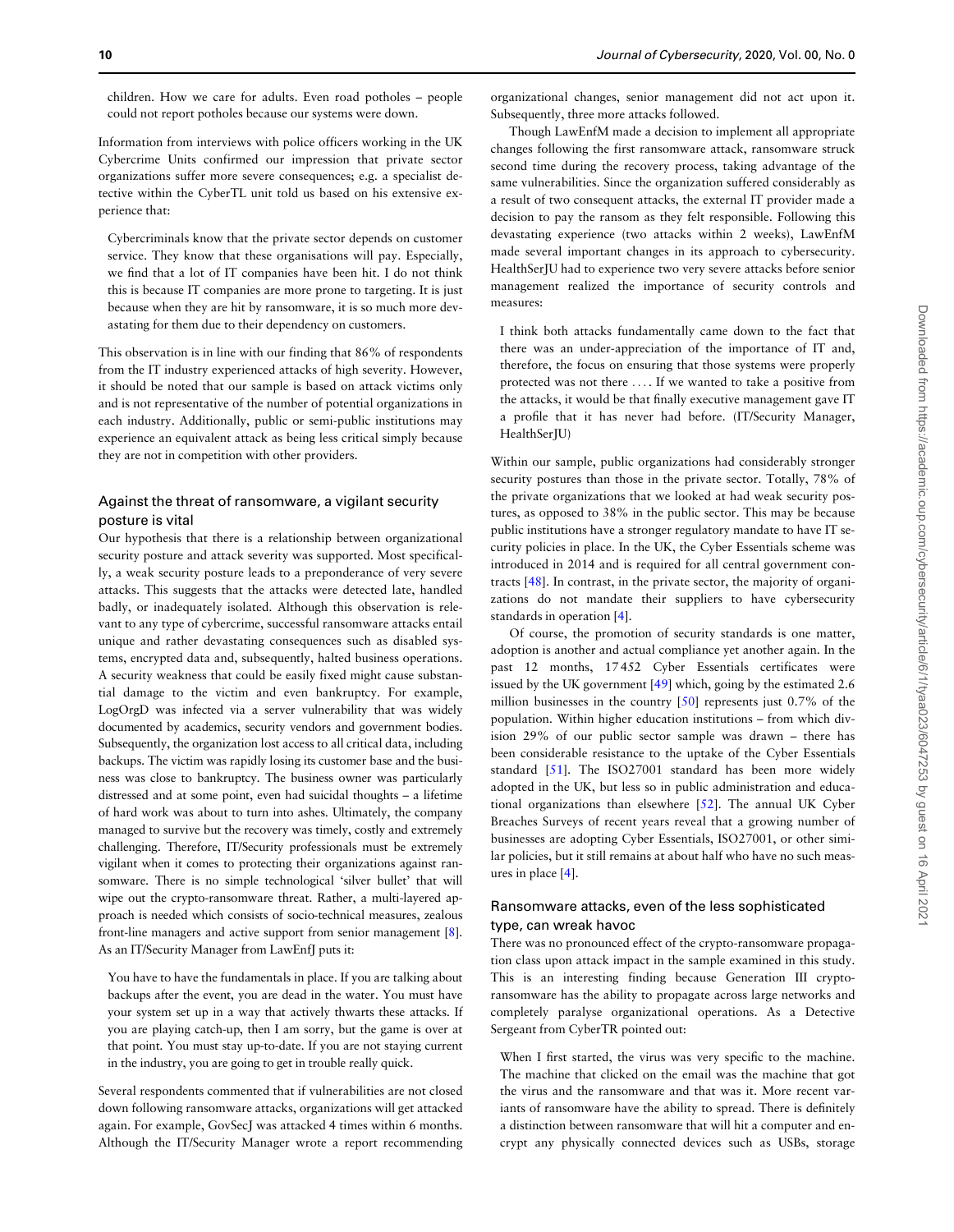devices, and it is a lot more simple, and the likes of WannaCry that will travel across networks and spread to all computers. We have seen this evolution, where suspects are using vulnerabilities to spread across networks. This type of ransomware is more prevalent than it ever was because it gives hackers an advantage.

Rationally, Generation III should bring more devastation. However, our data show otherwise. For example, SecOrgM was infected with the less sophisticated Generation II crypto-ransomware. The victim declared bankruptcy shortly after the attack because the organization did not have backups, could not operate without hijacked data and at the same time was not able to meet ransom demands. Similarly, GovSecJN was hit with the Generation II ransomware class but it had a detrimental effect on the victim. Although GovSecJN recovered relatively quickly, data critical to high priority functions was encrypted, affecting essential functions of the organization. Such organizations provide vital services to the local community and many people depend on these services.

On the contrary, EducInstFB was attacked with Generation III crypto-ransomware that infected hundreds of devices. EducInstFB and its staff lost access to an enormous volume of data, which had scientific value. Several critical systems were disabled that stopped the victim from performing their normal daily tasks. The management made a decision to pay the ransom. Although the recovery was lengthy and challenging, EducInstFB eventually repaired its systems and recovered the majority of data. Another victim of Generation III crypto-ransomware – HealthSerJU – was attacked twice and on both occasions over a thousand devices were infected. Although these attacks had a significant negative effect on the delivery of services, HealthSerJU had effective backups and, therefore, promptly restored its systems. EducOrgA was also infected with Generation III crypto-ransomware, affecting the whole network. However, due to the nature of its business, EducOrgA continued its work as a primary school and teaching activities were not interrupted (while administrative data were gradually restored).

Following these observations, we concluded that the cryptoransomware propagation class alone may not have a direct impact on the consequences of these attacks. Rather, a combination of factors (e.g. the nature of business, availability of resources to recover data or pay the ransom, the type of systems affected, level of preparedness, etc.) are at play.

#### Beware the 'weakest link'

Although Hypothesis 2c was rejected, indicating that the severity of a ransomware attack is not influenced by the attack target (i.e. human or machine), we observed that organizations with a weak posture were much more likely to be targeted via machine vulnerabilities as a point of entry, whereas those with medium or strong security postures were more likely to be attacked via social engineering tricks. This finding could be explained by the fact that many of our study participants trust that technical controls provide an adequate defence against cyberthreats, which is also a commonly accepted belief among industry professionals. Consequently, IT/ Security professionals focus on implementing measures like e-mail hygiene, vulnerability and upgrade management and sophisticated monitoring and detection systems, but seemed to neglect the 'human factor' problem and do not have strong security education and training, the importance of which as a security countermeasure is well established [\[6,](#page-12-0) [37,](#page-13-0) [38\]](#page-13-0). Therefore, these organizations are attacked via 'the weakest link' – they may have an adequate defence from a technical perspective, but weak employee security practices. As the IT/Security Manager from GovSecJ put it:

Effective defence always starts with a user. You need to make sure that along with teaching people how to use your applications, IT systems, you incorporate in there a good amount of cyber security.

In our sample, 27 attacks were successful due to humans opening malicious attachments or clicking on links. Several respondents alluded to shortcomings regarding human error and made appropriate changes. For example, LawEnfM replaced online security training with face-to-face tuition after an employee failed to notice rather obvious signs of a malicious e-mail. A staff member from LawEnfJU shut down their own machine after receiving a ransom note and booted several other machines using their credentials. Although the employee hoped to solve the problem, they instead infected more machines and lost precious time to contain infection. Since then, LawEnfJU implemented a new policy that obliges employees to report any out-of-ordinary activity, no matter how insignificant it seems. The organization regularly sends its employees 'call and verify' warnings to remind them of this new rule. However, even with effective security education in place, humans are continually prone to make mistakes and do things they know they probably shouldn't. For example, an employee from GovSecJN who had recently completed security training still proceeded to open an e-mail attachment, even though he felt it was quite suspicious and potentially risky.

## Don't become an easy target, be careful what you reveal about your organization

Targeted attacks were more likely than opportunistic ones to lead to severe consequences in the observed sample. This result is expected as targeted attacks require a lot of preparation, but the 'prize' is much higher:

There is a recent trend of a particular variant of ransomware called BitPaymer, which is seen as a big problem. It seems to me to be very targeted because cybercriminals are making extremely large demands on the businesses, which I have never seen before  $-$  £30,000 –so they are clearly very targeted. Cybercriminals know the targets they are going after. (Detective Sergeant, CyberTL)

Such attacks suggest that there is some kind of network reconnaissance behind, so cybercriminals know what company they are targeting and how much to ask for. Cybercriminals will say, 'Wait there, your turnover is £400m so you can pay maybe £2m'. There are victims out there that have paid up to  $£1,000,000$  or even more to get the decryption key. (Detective Constable, CyberBR)

Clearly, such extravagant amounts would have a more severe effect on an organization than, e.g. the typical £300–500 ransom. In our own sample, one small IT company (VirtOrgD) was asked to pay 75 bitcoins (approximate value £352 000 at the time of the attack), a ransom amount the victim could not afford to pay. After intense negotiations, hackers agreed to reduce the ransom amount to 65 bitcoins, but it was still too high for VirtOrgD. The victim had no choice but to recover from partial backups. In the first stages of recovery the management was not sure if the business was going to survive this attack as the VirtOrgD was rapidly losing its customer base. Through tremendous efforts of staff and with the help of external specialists, VirtOrgD managed to restore its business, although, inevitably, some substantial losses occurred. Similarly, another company (ITOrgJL) was asked to pay 100 bitcoins (approximate value of £470 000 at the time of the attack). ITOrgJL was able to negotiate the ransom down to 15 bitcoins and effectively recovered with a decryption key provided by hackers.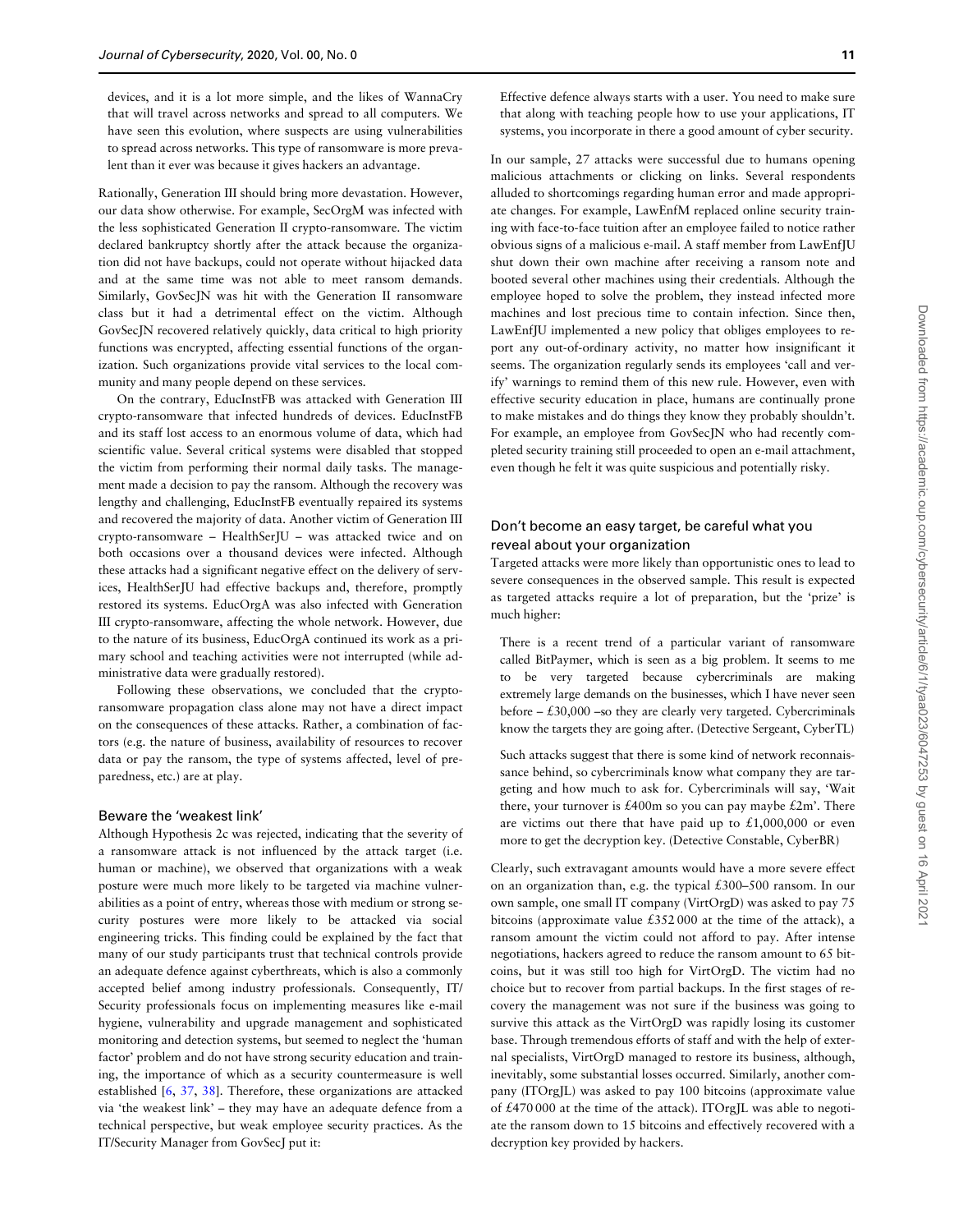Both organizations VirtOrgD and ITOrgJL had weak security postures, which allowed hackers not only to penetrate their networks but also stay undetected for several days searching for loopholes to spread within the network and encrypt multiple devices, including servers that contained crucial data and systems. This confirms our observation that the majority of targeted attacks were executed against organizations that had weak security posture. The lethality of targeted attacks lies within hackers' ability to execute network reconnaissance in order to find the most critical company's assets (e.g. backup server, customer data, etc.) and security weaknesses that will allow to hijack these assets. It is up to organizations to take appropriate measures to avoid such dramatic consequences.

## **Conclusions**

Our research findings demonstrate that several factors, including 'organization sector', 'security posture' and 'attack type', influence the degree of severity of ransomware attacks. More specifically, within our sample, private organizations were more likely to experience severe consequences compared to public ones. Interestingly, public organizations investigated in this study had considerably stronger security postures than those in the private sector. Private organizations typically operate to generate profit and any interruptions to services can cause grave damage to them. Public organizations, on the contrary, are funded by the government to serve the public. Subsequently, financial implications are not always relevant to them. We assert that private organizations need to recognize this vulnerability and 'up their game' in the security realm.

Furthermore, organizations that had weak security postures suffered harsher outcomes of ransomware attacks as opposed to companies with stronger postures. This finding indicates that the need to strengthen security postures in a bid to defend organizational assets against ransomware attacks is greater than ever. Hackers are relentlessly taking advantage of well-documented issues (e.g. RDP bruteforce, poor security training, insufficient vulnerability management). It is important to note that organizations must focus on technical and non-technical controls as both are vital; one without the other is futile. As our results demonstrate, targeted attacks are mainly preying on technical shortcomings but even if all technical loopholes are closed down, hackers can still hit a potential victim by exploiting human weaknesses.

Moreover, targeted attacks brought more devastation to affected organizations in our sample compared to those who were hit opportunistically. Offenders normally invest more effort into targeted attacks and hence, expect higher yields. For example, a thorough investigation of the target may take place, so the hackers can understand how profitable the business is, what information is critical to its continuity and how much the victim can potentially afford to pay. Whether or not the victim pays, they are still going to suffer substantially. In a scenario where they pay, the ransom is going to be very high and the organization is going to experience considerable financial losses. In a situation where the victim does not pay, they are going to suffer not only financially (in many cases, recovery is more expensive than the ransom payment), but also experience significant disruptions to business operations. Therefore, it is worth making cybersecurity investments rather than face consequences of the targeted ransomware attacks. As our findings suggest, organizations with stronger security postures are less vulnerable to targeted attacks.

Our results also indicate that 'organization size', 'crypto-ransomware propagation class' and 'attack target' have no significant impact on the severity level of ransomware attacks. Within our sample,

organizations of all sizes were afflicted by ransomware attacks, with consequences ranging from less severe (e.g. relatively short business continuity disruption timeline and insignificant information loss) to highly severe, where organizations faced a challenging recovery and, in many cases, came very close to business bankruptcy. In fact, one organization in our sample (SecOrgM) did not survive the ransomware attack. This finding underlines the indiscriminate nature of ransomware and serves as caution against common but dangerous attitudes such as 'hackers could not possibly gain anything from attacking us – we are too small', 'we do not hold any state secrets or any other sensitive information that would be of interest to hackers', 'hackers are normally after banks as this is where the money is', etc.

Since 2013, ransomware has evolved considerably and become much more technically advanced and dangerous. Generation III is substantially more of a menace than Generation II because of its greater degree of contagiousness and ability to self-propagate across infected networks. However, we found that the propagation class of crypto-ransomware by itself had no effect on the severity of cryptoransomware attacks in the observed sample. Regarding the attack target (i.e. machine vs. human), crypto-ransomware equally impacts victims despite the network access method.

As ransomware attacks continue to hurt businesses around the globe, our results convey several important messages. First, we urge organizations of all sizes, small, medium and large, to strengthen their security posture. Secondly, we specifically stress that the vulnerabilities of private companies to ransomware attacks must be realized and addressed. Offenders are aware of their dependency on data and systems and take advantage of it. Thirdly, we conclude that the strength of ransomware is not in its technical capabilities and rapid evolution; rather, it lies within relentlessness of hackers who are persistently searching for a range of weaknesses within organizations. Security holes are widely exploited by perpetrators, but hackers also understand the sentimental value organizations may have to their owners who possibly spent a lifetime building their business (e.g. LogOrgD case). Criminals exploit the sense of responsibility that IT and Cyber Security professionals may experience if a company is significantly suffering from an attack (e.g. LawEnfM), or the responsibility management may feel because their staff is facing very challenging working conditions during attacks and potential harsh consequences post-attacks (e.g. EducInstFB). All of these factors inevitably make ransomware attacks ever so painful, while hackers are persistently doing their homework on potential victims; and this is why targeted attacks hit even harder.

This work makes a number of valuable contributions to the existing body of academic literature on ransomware. It increases knowledge about factors that can make crypto-ransomware attacks absolutely unbearable for affected organizations. We urge readers to learn from the experiences of victims presented in this work and take appropriate preventative actions to avoid, transfer or mitigate the risks of a crypto-ransomware attack. The article also introduces (see 'Crypto-ransomware propagation class' section) a simple but useful set of terms that can be used by various parties (e.g. academics, industry professionals, government bodies, etc.) to refer to different classes of this threat according to the degree of infectiousness, i.e. 'Generation I', 'Generation II', etc. Finally, we developed an Impact Assessment Instrument, which can be applied in further academic works that specifically focus on the crypto-ransomware impact.

This study has a number of limitations. As always, studying cybercrime is a challenge because researchers are faced with incomplete data, skewed surveys and questionable assumptions. The majority of our respondents were based in one country (the UK). Our sample size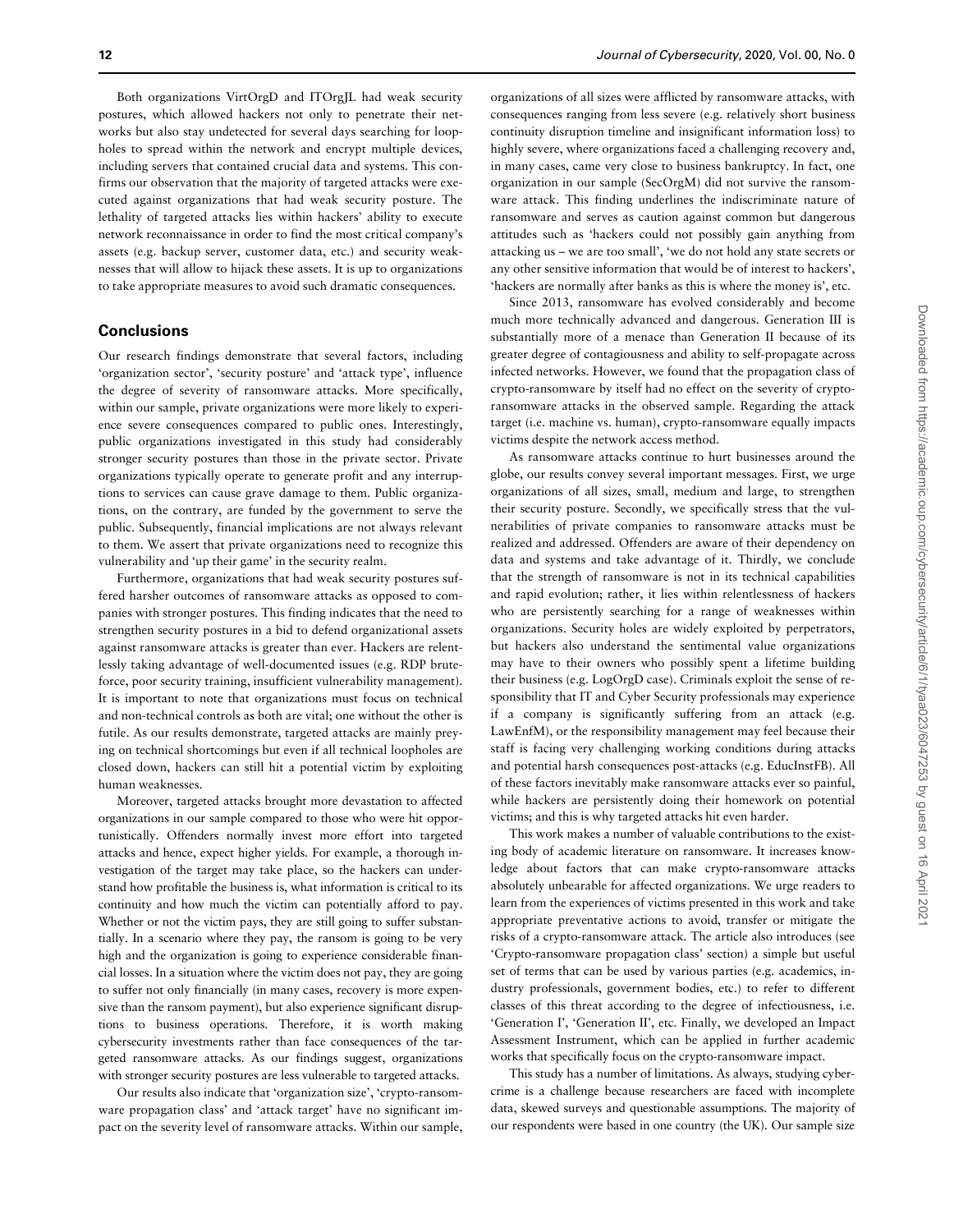<span id="page-12-0"></span>of 55, though respectable, is still quite small. Therefore, statistically speaking, the findings cannot be generalized outside the given sample and are only applicable within the observed 55 ransomware attacks. A logical follow-on would be to test our conclusions against a larger, more international data set – but a practical problem is how to readily obtain such data. Typically, ransomware victims do not disclose the full reality of their experiences in official complaints or incident reports [3]. Insurance companies such as Advisen have databases of incidents, but these only include organizations that were insured against cyberattacks and made claims. Unfortunately, these sorts of sampling and access issues are typical in cybersecurity research [25] and, as we earlier saw in [Table 1](#page-1-0), it greatly complicates comparability between studies. We executed our study as rigorously as we could, combining quantitative and qualitative data, and although we believe it is robust and broadly generalizable, that is a point of conjecture.

Furthermore, in terms of limitations, in Phase 1, we interviewed one participant per organization. This is a very common limitation in qualitative data collection, where the principal interviewee typically plays the role of a 'gatekeeper', especially when the subject matter pertains to highly sensitive and confidential matters within the organization. We used a snowballing sampling strategy in Phase 2 of data collection which, though not ideal, was the only pragmatic way we could collect data on ransomware attacks.

As regard future research, in the next step we are planning to learn what makes ransomware so effective in a wider cybercrime eco-system. While in this study we assessed factors that make these attacks impactful, ransomware is a very complex threat and organized criminals employ various tactics to make these attacks successful. Therefore, we intend to learn about numerous vulnerabilities that cybercriminals prey on (whether technical, social or psychological), specifically focusing on victims' decision-making processes regarding ransom payments. The ultimate purpose of this study will be to identify a series of measures that could potentially reduce ransom payments.

## Acknowledgements

We would like to extend our sincere gratitude to all study participants for their invaluable contribution to this research. We greatly appreciate interviewees' time and genuine effort. We realize some questions may have brought back emotions experienced by victims during attacks; we would like to thank you for your bravery and willingness to tell your story. It is very important that other organizations learn from your experiences. Special thanks to Robert McArdle, the Director of Cybercrime Research Team at Trend Micro, who provided expert advice on technical measures against cryptoransomware attacks. We would like to acknowledge the relentless commitment of police officers from UK Regional Cybercrime Units in providing data and advising on study results. Please note that the views expressed in this work are ours alone and do not necessarily reflect those of the participants, the commentators or the funding body.

## Funding

This work was supported by the Engineering and Physical Sciences Research Council [EP/P011721/1].

## References

- [1](#page-0-0). Europol. Internet Organised Crime Threat Assessment, 2020. [https://](https://www.europol.europa.eu/sites/default/files/documents/internet_organised_crime_threat_assessment_iocta_2020.pdf) [www.europol.europa.eu/sites/default/files/documents/internet\\_organised\\_](https://www.europol.europa.eu/sites/default/files/documents/internet_organised_crime_threat_assessment_iocta_2020.pdf) [crime\\_threat\\_assessment\\_iocta\\_2020.pdf](https://www.europol.europa.eu/sites/default/files/documents/internet_organised_crime_threat_assessment_iocta_2020.pdf)
- [2](#page-0-0). Sophos. The State of Ransomware 2020: Results of an independent survey across 26 countries, 2020. [https://www.sophos.com/en-us/medialibrary/](https://www.sophos.com/en-us/medialibrary/Gated-Assets/white-papers/sophos-the-state-of-ransomware-2020-wp.pdf) [Gated-Assets/white-papers/sophos-the-state-of-ransomware-2020-wp.pdf](https://www.sophos.com/en-us/medialibrary/Gated-Assets/white-papers/sophos-the-state-of-ransomware-2020-wp.pdf)
- [3](#page-0-0). FBI. 2019 Internet Crime Report, 2020. [https://pdf.ic3.gov/2019\\_](https://pdf.ic3.gov/2019_IC3Report.pdf) [IC3Report.pdf \[Accessed January 2020\]](https://pdf.ic3.gov/2019_IC3Report.pdf)
- [4](#page-0-0). UK Government. Cyber Security Breaches Survey 2020, 2020. [https://](https://www.gov.uk/government/publications/cyber-security-breaches-survey-2020/cyber-security-breaches-survey-2020) [www.gov.uk/government/publications/cyber-security-breaches-survey-](https://www.gov.uk/government/publications/cyber-security-breaches-survey-2020/cyber-security-breaches-survey-2020)[2020/cyber-security-breaches-survey-2020](https://www.gov.uk/government/publications/cyber-security-breaches-survey-2020/cyber-security-breaches-survey-2020)
- [5](#page-0-0). Simoiu C, Gates C, Bonneau J, et al. "I was told to buy a software or lose my computer. I ignored it": A study of ransomware. In: Proceedings of USENIX Symposium on Usable Privacy and Security (SOUPS), Santa Clara, CA, 11–13 August 2019.
- [6](#page-0-0). Connolly LY, Lang M, Gathegi J, et al. Organisational culture, procedural countermeasures, and employee security behaviour: a qualitative study. Inf Comp Secur 2017;25:118–36.
- [7](#page-0-0). Richardson R, North M. Ransomware: evolution, mitigation and prevention. Int Manage Rev 2017;13:10–21.
- [8](#page-1-0). Connolly L, Wall SD. The rise of crypto-ransomware in a changing cybercrime landscape: taxonomising countermeasures. Comput Secur 2019;87:  $1 - 18$
- [9](#page-1-0). Holt T, Bossler A. An assessment of the current state of cybercrime scholarship. Deviant Behav 2014;35:20–40.
- [10.](#page-1-0) Rege A. Incorporating the human element in anticipatory and dynamic cyber defense. In: Proceedings of the 2016 IEEE International Conference on Cybercrime and Computer Forensic, Vancouver, BC, 12–14 June 2016, 1–7.
- [11.](#page-1-0) Connolly L, Borrion H. Your money or your business: Decision-making processes in ransomware attacks. In: Proceedings of 2020 International Conference in Information Systems. Association for Information Systems, 14–16 December 2020.
- [12.](#page-1-0) Payne BK, Hawkins B, Xin C. Using labelling theory as a guide to examine the patterns, characteristics, and sanctions given to cybercrimes. Am J Crim Justice 2019;44:230–47.
- [13.](#page-1-0) Maimon D, Louderback E. Cyber-dependent crimes: an interdisciplinary review. Annu Rev Criminol 2019;2:191–216.
- [14.](#page-1-0) Atapour-Abarghouei A, Bonner S, McGough AS. Volenti non fit injuria: ransomware and its victims. In: 2019 IEEE International Conference on Big Data, IEEE, December 2019, 4701–7.
- [15.](#page-1-0) Choi KS, Scott TM, LeClair DP. Ransomware against police: diagnosis of risk factors via application of cyber-routing activities theory. Int J Forensic Sci Pathol 2016;4:253–8.
- [16.](#page-1-0) Zhao JY, Kessler EG, Yu J, et al. Impact of trauma hospital ransomware attack on surgical residency training. J Surg Res 2018;232:389–97.
- [17.](#page-1-0) Zhang-Kennedy L, Assal H, Rocheleau J, et al. The aftermath of a cryptoransomware attack at a large academic institution. In: Proceedings of the 27th USENIX Security Symposium. Baltimore, MD, 15–17 August 2018, 1061–78. ISBN 978-1-939133-04-5.
- [18.](#page-1-0) Hull G, John H, Arief B. Ransomware deployment methods and analysis: views from a predictive model and human responses. Crime Science 2019;  $8:2-22$ .
- [19.](#page-1-0) Shinde R, Van der Veeken P, Van Schooten S, et al. Ransomware: studying transfer and mitigation. In: Proceedings of the 2016 International Conference on Computing, Analytics and Security Trends (CAST). Pune: IEEE, 19–21 December 2016, 90–5.
- [20.](#page-1-0) Ioanid A, Scarlat C, Militaru G. The effect of cybercrime on Romanian SMEs in the context of wannacry ransomware attacks. In: Proceedings of the European Conference on Innovation and Entrepreneurship, Paris: Academic Conferences International Limited, 21–22 September 2017, 307–13.
- [21.](#page-1-0) Byrne D, Thorpe C. Jigsaw: an investigation and countermeasure for ransomware attacks. In: Proceedings of the European Conference on Cyber Warfare and Security. Dublin: Academic Conferences International Limited, 29–30 June 2017, 656–65.
- [22.](#page-1-0) Riglietti G. Cyber security talks: a content analysis of online discussions on ransomware. Cyber Secur 2017;1:156–64.
- [23.](#page-1-0) Agustina JR. Understanding cyber victimization: digital architectures and the disinhibition effect. Int J Cyber Criminol 2015;9:35–54.
- [24.](#page-1-0) Ngo FT, Paternoster R. Cybercrime victimization: an examination of Individual and situational level factors. Int J Cyber Criminol 2011;5: 773–93.
- [25.](#page-2-0) Furnell S, Emm D, Papadaki M. The challenge of measuring cyberdependent crimes. Comput Fraud Secur 2015;2015:5–12.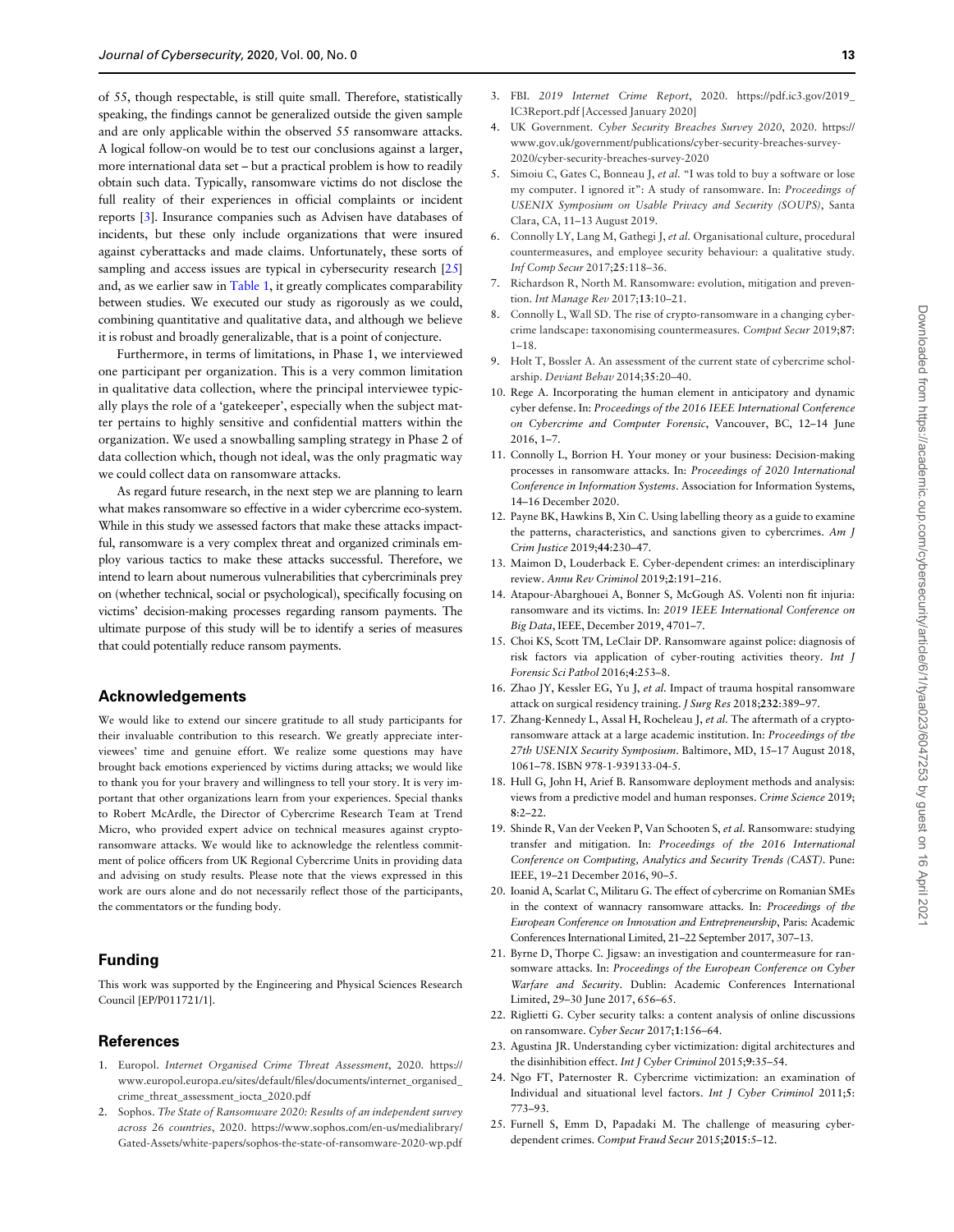- <span id="page-13-0"></span>[26.](#page-2-0) Business Continuity Institute [BCI]. BCI Cyber Resilience Report. Business Continuity Institute, 2018.
- [27.](#page-2-0) Beazley. Breach Briefing, 2019. [https://www.beazley.com/Documents/](https://www.beazley.com/Documents/2019/beazley-breach-briefing-2019.pdf) [2019/beazley-breach-briefing-2019.pdf](https://www.beazley.com/Documents/2019/beazley-breach-briefing-2019.pdf)
- [28.](#page-2-0) Al-Rimy BAS, Maarof MA, Shaid SZM. Ransomware threat success factors, taxonomy, and countermeasures: a survey and research directions. Comput Secur 2018;74:144–66.
- [29.](#page-2-0) Mansfield-Devine S. Securing small and medium-size businesses. Network Secur 2016;2016:14–20.
- [30.](#page-2-0) Renaud K. How smaller businesses struggle with security advice. Comput Fraud Secur 2016;2016:10–18.
- [31.](#page-2-0) Browne S, Lang M, Golden W. Linking threat avoidance and security adoption: a theoretical model for SMEs. BLED 2015 Proceedings, 2015, 35.<http://aisel.aisnet.org/bled2015/35>
- [32.](#page-2-0) Smith R. Ransomware is indiscriminate secure your systems now, Petri, June 7, 2017. [https://www.petri.com/ransomware-indiscriminate-secure](https://www.petri.com/ransomware-indiscriminate-secure-systems-now)[systems-now](https://www.petri.com/ransomware-indiscriminate-secure-systems-now)
- [33.](#page-2-0) Kurpjuhn T. The SME security challenge. Comput Fraud Sec 2015;2015: 5–7.
- [34.](#page-2-0) Bergmann MC, Dreißigacker D, Skarczinski B, et al. Cyber-dependent crime victimization: the same risk for everyone? Cyberpsychol Behav Soc Network 2018;21:84–90.
- [35.](#page-2-0) Parkinson S. Are public sector organisations more at risk from cyberattacks on old computers?, The Conversation, 16 May 2017. [https://the](https://theconversation.com/are-public-sector-organisations-more-at-risk-from-cyber-attacks-on-old-computers-77802) [conversation.com/are-public-sector-organisations-more-at-risk-from](https://theconversation.com/are-public-sector-organisations-more-at-risk-from-cyber-attacks-on-old-computers-77802)[cyber-attacks-on-old-computers-77802](https://theconversation.com/are-public-sector-organisations-more-at-risk-from-cyber-attacks-on-old-computers-77802)
- [36.](#page-3-0) NIST. Guide for Conducting Risk Assessments, Information Security, NIST Special Publication 800-30. National Institute of Standards and Technology, Gaithersburg, MD, 2012. [https://nvlpubs.nist.gov/nistpubs/](https://nvlpubs.nist.gov/nistpubs/Legacy/SP/nistspecialpublication800-30r1.pdf) [Legacy/SP/nistspecialpublication800-30r1.pdf](https://nvlpubs.nist.gov/nistpubs/Legacy/SP/nistspecialpublication800-30r1.pdf)
- [37.](#page-3-0) Connolly L, Lang M, Wall DS. Information security behavior: a crosscultural comparison of employees in Ireland and United States. Inf Syst Manage 2019;36:306–22.
- [38.](#page-3-0) Connolly L, Lang M, Tygar JD. Employee security behaviour: the importance of education and policies in organisational settings. In: Paspallis N, Raspopulos M, Barry C, et al. (eds.), Advances in Information Systems Development Methods, Tools and Management. Lecture Notes in Information Systems and Organisation. Springer: New York, 2018: 79–96.
- [39.](#page-3-0) Brewer R. Ransomware attacks: detection, prevention and cure. Network Secur 2016;2016:5–9.
- [40.](#page-3-0) Connolly L, Wall SD. Hackers are making personalised ransomware to target the most profitable and vulnerable, The Conversation, 2019. [https://theconversation.com/hackers-are-making-personalised-ransom](https://theconversation.com/hackers-are-making-personalised-ransomware-to-target-the-most-profitable-and-vulnerable-113583) [ware-to-target-the-most-profitable-and-vulnerable-113583](https://theconversation.com/hackers-are-making-personalised-ransomware-to-target-the-most-profitable-and-vulnerable-113583)
- [41.](#page-3-0) Williams M. 10 disturbing facts about employees and cyber security, Pensar, 13 December 2018. [https://www.pensar.co.uk/blog/infographic-](https://www.pensar.co.uk/blog/infographic-10-disturbing-facts-about-employees-and-cyber-security)[10-disturbing-facts-about-employees-and-cyber-security](https://www.pensar.co.uk/blog/infographic-10-disturbing-facts-about-employees-and-cyber-security)
- [42.](#page-3-0) Browne S, Lang M, Golden W. The insider threat understanding the aberrant thinking of the rogue 'Trusted Agent'. In: Proceedings of European Conference on Information Systems, Münster, Germany, 26–29 May 2015.
- [43.](#page-3-0) Creswell JW, Plano Clark VL. Designing and Conducting Mixed Methods Research, 2nd edn. Thousand Oaks, CA: Sage Publications, 2011.
- [44.](#page-4-0) Eisenhardt KM. Building theories from case study research. Acad Manage Rev 1989;14:532–50.
- [45.](#page-5-0) Zumbo BD, Gadermann AM, Zeisser C. Ordinal versions of coefficients alpha and theta for Likert rating scales. J Mod Appl Stat Meth 2007;6: 21–9.
- [46.](#page-7-0) Eurostat. Your key European statistics, Eurostat, 2020. [https://ec.europa.](https://ec.europa.eu/eurostat/web/structural-business-statistics/structural-business-statistics/sme) [eu/eurostat/web/structural-business-statistics/structural-business-statis](https://ec.europa.eu/eurostat/web/structural-business-statistics/structural-business-statistics/sme) [tics/sme](https://ec.europa.eu/eurostat/web/structural-business-statistics/structural-business-statistics/sme)
- [47.](#page-8-0) Porcedda MG, Wall DS. Cascade and chain effects in big data cybercrime: lessons from the TalkTalk hack. In: Proceedings of WACCO 2019: 1st Workshop on Attackers and Cyber-Crime Operations, IEEE EuroS&P 2019, Stockholm, 20 June 2019.
- 48. UK Government. Procurement Policy Note 09/14: Cyber Essentials Scheme Certification, 2014. [https://www.gov.uk/government/publications/](https://www.gov.uk/government/publications/procurement-policy-note-0914-cyber-essentials-scheme-certification) [procurement-policy-note-0914-cyber-essentials-scheme-certification](https://www.gov.uk/government/publications/procurement-policy-note-0914-cyber-essentials-scheme-certification)
- [49.](#page-9-0) UK National Cyber Security Centre: Certificate Search. [https://www.ncsc.](https://www.ncsc.gov.uk/cyberessentials/search) [gov.uk/cyberessentials/search](https://www.ncsc.gov.uk/cyberessentials/search)
- [50.](#page-9-0) Eurostat, 2020b. [https://ec.europa.eu/eurostat/tgm/table.do? tab](https://ec.europa.eu/eurostat/tgm/table.do? tab=table&hx0026;init=1&hx0026;language=en&hx0026;pcode=tin00170&hx0026;plugin=1)=[table](https://ec.europa.eu/eurostat/tgm/table.do? tab=table&hx0026;init=1&hx0026;language=en&hx0026;pcode=tin00170&hx0026;plugin=1)& [init](https://ec.europa.eu/eurostat/tgm/table.do? tab=table&hx0026;init=1&hx0026;language=en&hx0026;pcode=tin00170&hx0026;plugin=1)=[1](https://ec.europa.eu/eurostat/tgm/table.do? tab=table&hx0026;init=1&hx0026;language=en&hx0026;pcode=tin00170&hx0026;plugin=1)&[language](https://ec.europa.eu/eurostat/tgm/table.do? tab=table&hx0026;init=1&hx0026;language=en&hx0026;pcode=tin00170&hx0026;plugin=1)=[en](https://ec.europa.eu/eurostat/tgm/table.do? tab=table&hx0026;init=1&hx0026;language=en&hx0026;pcode=tin00170&hx0026;plugin=1)&[pcode](https://ec.europa.eu/eurostat/tgm/table.do? tab=table&hx0026;init=1&hx0026;language=en&hx0026;pcode=tin00170&hx0026;plugin=1)=[tin00170&plugin](https://ec.europa.eu/eurostat/tgm/table.do? tab=table&hx0026;init=1&hx0026;language=en&hx0026;pcode=tin00170&hx0026;plugin=1)=1
- [51.](#page-9-0) Chapman J, Chinnaswamy A, Garcia-Perez A. The severity of cyber attacks on education and research institutions: a function of their security posture. In: Proceedings of ICCWS 2018 13th International Conference on Cyber Warfare and Security. Academic Conferences and Publishing Limited, 2018, 111–9.
- [52.](#page-9-0) ISO. ISO Survey, 2019.<https://www.iso.org/the-iso-survey.html>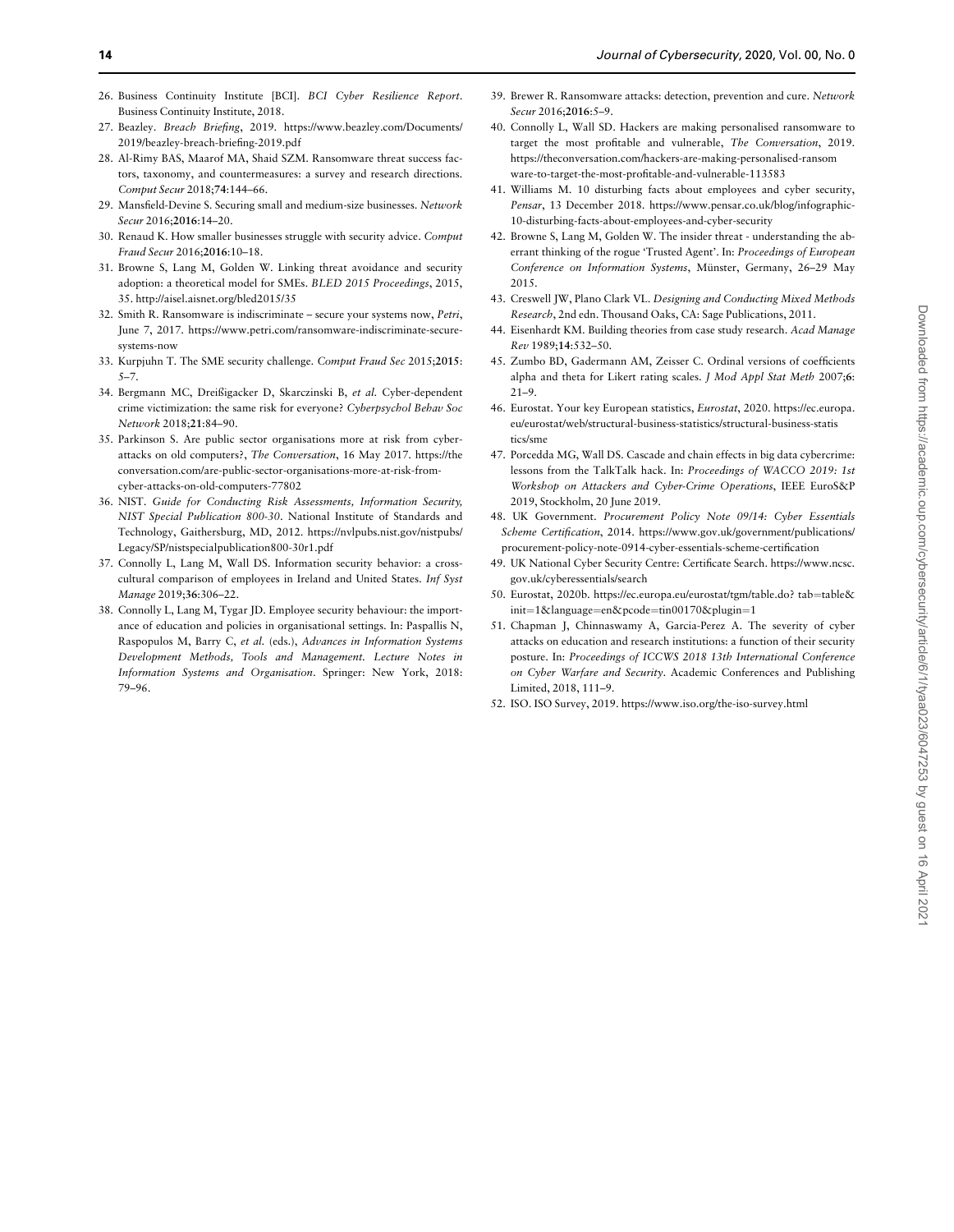| ٦            |
|--------------|
| ۰.<br>v<br>× |

## Attack ID Crypto-ransomware propagation class; attack target; attack type Organization alias Industry; size; sector 1 Generation II; human; opportunistic LawEnfJ Law enforcement; SME; public 2 Generation II; human; opportunistic Government; large; public GovSecJN Government; large; public 3 Generation II; machine; opportunistic GovSecJ GovSecJ Government; large; public 4 Generation II; human; opportunistic 5 Generation II; machine; opportunistic 6 Generation II; machine; opportunistic 7 Generation II; machine; opportunistic EducInstF Education; large; public 8 Generation III.a; machine; targeted EducInstFB EducInstFB Education; large; public 9 Generation II; human; opportunistic LawEnfM Law enforcement; SME; public 10 Generation II; human; opportunistic 11 Generation III.a; machine; targeted GovSecA Government; large; public 12 Generation II; human; opportunistic LawEnfJU Law enforcement; SME; public 13 Generation III.b; machine; opportunistic Health Service; large; public Health service; large; public 14 Generation III.a; human; targeted 15 Generation II; human; opportunistic LawEnfF Law enforcement; SME; public 16 Generation II; machine; opportunistic  $I = \text{ITOrgA}$  ITC ITC IT; SME; private 17 Generation III.a; machine; opportunistic ConstrSupA Construction; SME; private 18 Generation III.a; machine; targeted EducOrgA Education; SME; public 19 Generation II; human; opportunistic SecOrgM SecOrgM IT; SME; private 20 Generation III.a; machine; targeted ITOrgJL IT; SME; private 21 Generation II; human; opportunistic CloudProvJL CloudProvJL IT; SME; private 22 Generation III.a; machine; targeted InfOrgJL InforgJL Infrastructure; SME; private 23 Generation III.a; machine; opportunistic ConstrSupJ Construction; SME; private 24 Generation II; human; opportunistic RelOrgJ Religion; SME; private 25 Generation III.a; machine; targeted SportClubJ Entertainment; large; private 26 Generation III.a; machine; targeted UtilOrgD Utilities; large; private 27 Generation III.a; e-mail; targeted VirtOrgD IT; SME; private 28 Generation III.a; machine; opportunistic Clean CleanOrgD Cleaning; SME; private 29 Generation II; human; opportunistic EducOrgD Education; SME; public 30 Generation II; human; opportunistic SerOrgD SerOrgD Waste; SME; private 31 Generation III.a; machine; opportunistic EducCompD Education; SME; public 32 Generation III.a; machine; opportunistic PrimOrgD Education; SME; public 33 Generation III.a; machine; opportunistic LogOrgD Logistics; SME; private 34 Generation III.a; machine; opportunistic ITCompD IT; SME; private 35 Generation III.a; machine; opportunistic LogWarJ Logistics; large; private 36 Generation III.a; machine; targeted TranspOrgJ Transport; large; private 37 Generation II; human; targeted CharOrgJ Charity; SME; public 38 Generation II; human; opportunistic EducInstJ Education; large; public 39 Generation II; human; opportunistic DigMedM DigMedM Retailer; SME; private 40 Generation II; human; opportunistic ConstrSupAP Construction; SME; private 41 Generation II; human; opportunistic FinQrgAP Finance; SME; private 42 Generation II; unknown; unknown ConstrOrgAP Construction; SME; private 43 Generation II; unknown; unknown LetAgenAP Letting agency; SME; private 44 Generation III.a; machine; targeted EducOrgAP Education; large; public 45 Generation II; human; opportunistic ConstrArcAP Construction; SME; private 46 Generation II; human; opportunistic LegalOrgAP Legal; SME; private 47 Generation II; human; opportunistic BevOrgAP BevOrgAP Beverages; SME; private 48 Generation II; human; opportunistic Childcare; SME; public Childcare; SME; public 49 Generation III.a; machine; opportunistic EducPrimAP Education; large; public 50 **Generation II; human; opportunistic** RetOrgAP Retailer; large; private 51 Generation III.a; machine; opportunistic 52 Generation III.a; machine; targeted ITOrgAP IT; SME; private 53 Generation III.a; machine; opportunistic MarkOrgAP Marketing; SME; private 54 Generation III.a; machine; opportunistic ChemOrgAP Chemical; SME; private

## Appendix 1: Profile of participant organizations and corresponding attacks characteristics

55 Generation III.a; machine; opportunistic EducHscAP Education; large; public 56 Generation III.a; machine; opportunistic HospOrgAP Hospitality; large; private 57 Generation II; human; opportunistic WasteOrgAP Waste; SME; private 58 Generation III.a; machine; opportunistic Finance; large; private Finance; large; private 59 Generation II; human; targeted LegAdvAP Legal; SME; private 60 Generation III.a; machine; opportunistic LegSolcAP Legal; SME; private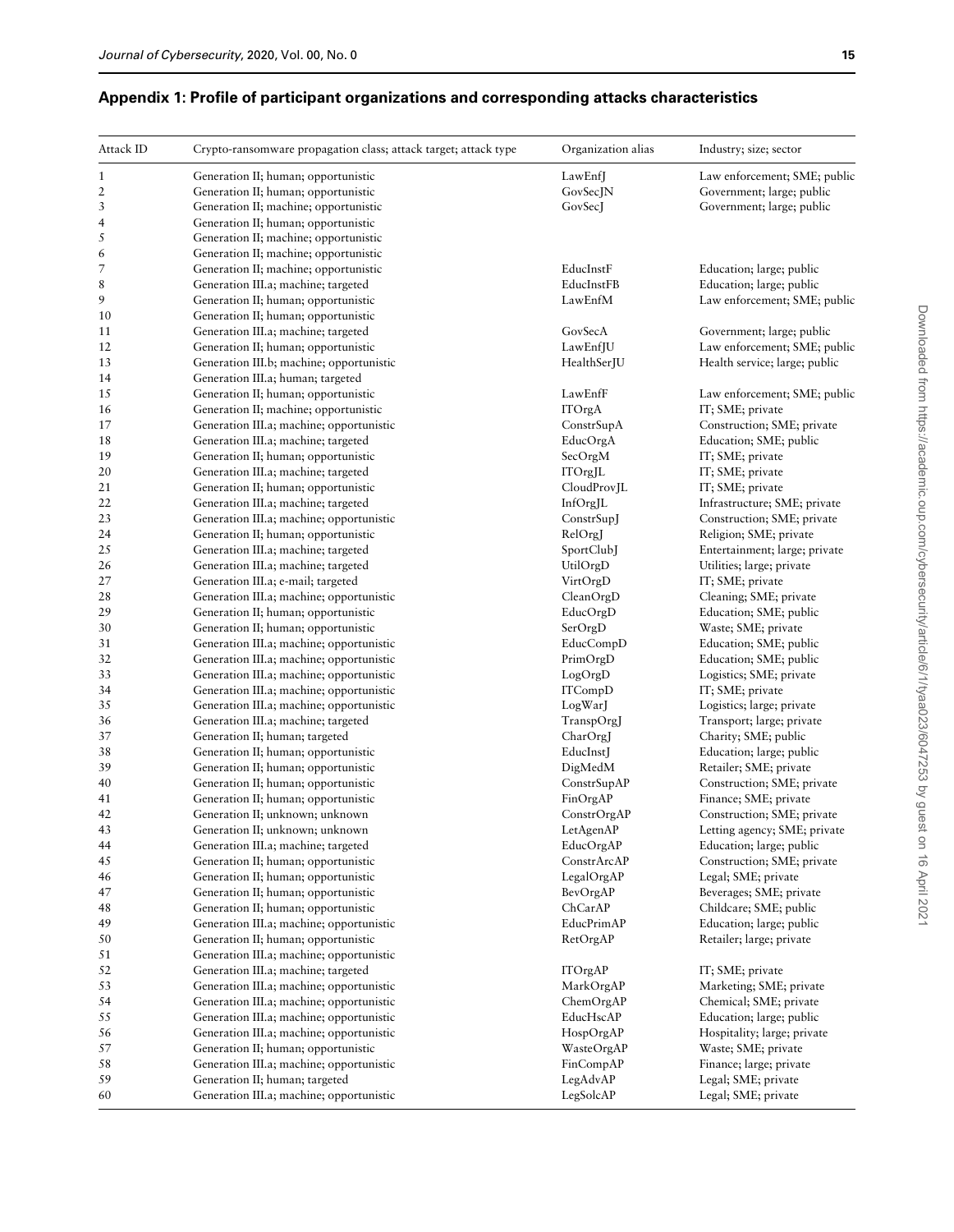# Appendix 2: Sample interview questions (Phase 1)

| Questions                                                                                             |
|-------------------------------------------------------------------------------------------------------|
| Can you please tell me about the attack?                                                              |
| How would you rate the attack in terms of the level of severity?                                      |
| Was your business affected by the ransomware attack?                                                  |
| If yes, then to what extent?                                                                          |
| What functions were affected?                                                                         |
| Were your data affected by the ransomware attack?                                                     |
| If yes, then to what extent?                                                                          |
| Did you manage to restore the data that were encrypted?                                               |
| In your opinion, are there any other negative impacts the ransomware attack had on your organization? |
| In your opinion, was the ransomware attack effective?                                                 |
| If yes, why do you think ransomware was effective?                                                    |
| What factors contributed to the effectiveness of this attack?                                         |

# Appendix 3: Impact assessment exercise exemplar

| Crypto attacks      | Category                                   | Item $\rightarrow$ corresponding impact level $\rightarrow$ corresponding digit   |
|---------------------|--------------------------------------------|-----------------------------------------------------------------------------------|
| Attack 1            | Business continuity disruption timeframe   | Up to 1 week $\rightarrow$ 'Low' $\rightarrow$ 1                                  |
|                     | Encrypted information critical to business | Not critical $\rightarrow$ 'Low' $\rightarrow$ 1                                  |
|                     | Information loss                           | Some loss acceptable with incremental backups $\rightarrow$ 'Low' $\rightarrow$ 1 |
|                     | Affected devices                           | One desktop and shares on a server $\rightarrow$ 'Low' $\rightarrow$ 1            |
|                     | Recovery time                              | Up to 2 weeks $\rightarrow$ 'Low' $\rightarrow$ 1                                 |
| Maximum value       |                                            |                                                                                   |
| Attack impact level | Low                                        |                                                                                   |
| Attack 9            | Business continuity disruption timeframe   | Up to 1 week $\rightarrow$ 'Low' $\rightarrow$ 1                                  |
|                     | Encrypted information critical to business | Critical to high priority functions $\rightarrow$ 'High' $\rightarrow$ 3          |
|                     | Information loss                           | Some loss acceptable with incremental backups $\rightarrow$ 'Low' $\rightarrow$ 1 |
|                     | Affected devices                           | Several desktops and shares on servers $\rightarrow$ 'Low' $\rightarrow$ 1        |
|                     | Recovery time                              | Up to 1 month $\rightarrow$ 'Medium' $\rightarrow$ 2                              |
| Maximum value       | 3                                          |                                                                                   |
| Attack impact level | High                                       |                                                                                   |

# Appendix 4: Sample interview questions (Phase 2)

| Questions                                                                                                      |
|----------------------------------------------------------------------------------------------------------------|
| Can you please comment on the volume of infection spread?                                                      |
| Did ransomware take advantage of the local user security context and only encrypted server shares?             |
| Or did it spread across network, taking advantage of software vulnerabilities or weak admin passwords?         |
| Did disruption to business continuity last for:                                                                |
| Up to 1 week                                                                                                   |
| Up to 2 month                                                                                                  |
| Several months or more                                                                                         |
| How much information was lost as a result of this attack?                                                      |
| No loss or some loss acceptable with incremental backups                                                       |
| Information loss affecting some critical business functions                                                    |
| Information loss affecting majority or all critical business functions                                         |
| In your expert opinion, what was the severity of the consequence of this attack on victim organization ('Low', |
| 'Medium', 'High')?                                                                                             |
| Why do you think so?                                                                                           |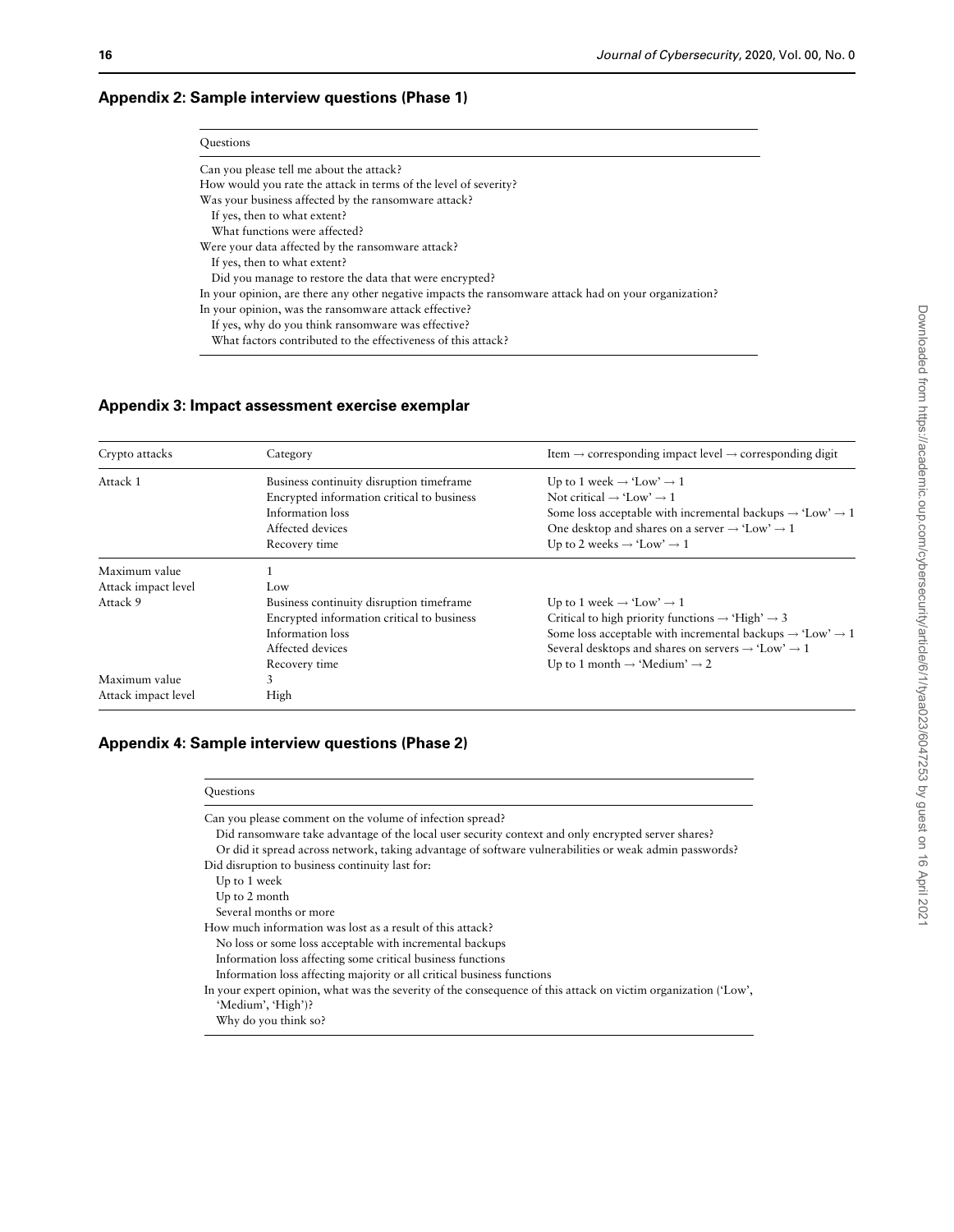## Appendix 5: Criteria used to assess the security posture of organizations

The assessment of the security posture of organizations was informed by a careful consideration of the organization's level of preparedness across a range of criteria, as shown in the taxonomy below (based on Connolly and Wall [[8](#page-12-0)]).



## Appendix 6: Security posture exemplars

Strong Security Posture: LawEnfJ had partnerships with other organizations, which involved sharing some systems including e-mail. An employee received a malicious e-mail into the external partner's inbox and opened it on the machine belonging to LawEnfJ, infecting the network. An investigation revealed that the partner-organization did not have appropriate e-mail hygiene that could have stopped this e-mail from entering the inbox. Nevertheless, LawEnfJ had an acute awareness of the ransomware threat and abundant knowledge on how to prevent and mitigate ransomware attacks. When the ransomware hit, the organization responded timely and methodically. All systems and data were recovered over one weekend. Some data were lost as part of the incremental backups practice, which is an acceptable industry practice. Following the attack, LawEnfJ instigated a formal agreement with all external partners on minimal security measures that they must implement.

Medium Security Posture: GovSecJN had multiple layers of security controls to protect its business from cyberthreats. However, when the ransomware attack took place, GovSecJN realized that some controls were not equipped to deal with the incident. For example, a communication plan did not consider the fact that crypto-ransomware has the ability to encrypt systems, including e-mail, stripping organizations of the most common communication methods; business continuity plans did not take into consideration the loss of IT. Although all systems and data were restored in 1 week (from backups), some critical services were unavailable for several days, inevitably affecting customers and staff. Following the attack, GovSecJN implemented several changes, including updated communication and business continuity plans.

Weak Security Posture: EducInstFB had several serious network oversights (e.g. the lack of network visibility, a flat network structure, poor access control management, poor security practices, ineffective backups) that led to severe consequences, where crypto-ransomware infected the whole network comprised hundreds of devices. Subsequently, many vital systems became unresponsive, crippling important business functions. A large amount of data would have been lost as a result of this attack if the organization had not paid the ransom. The recovery process was very challenging and lasted for months.